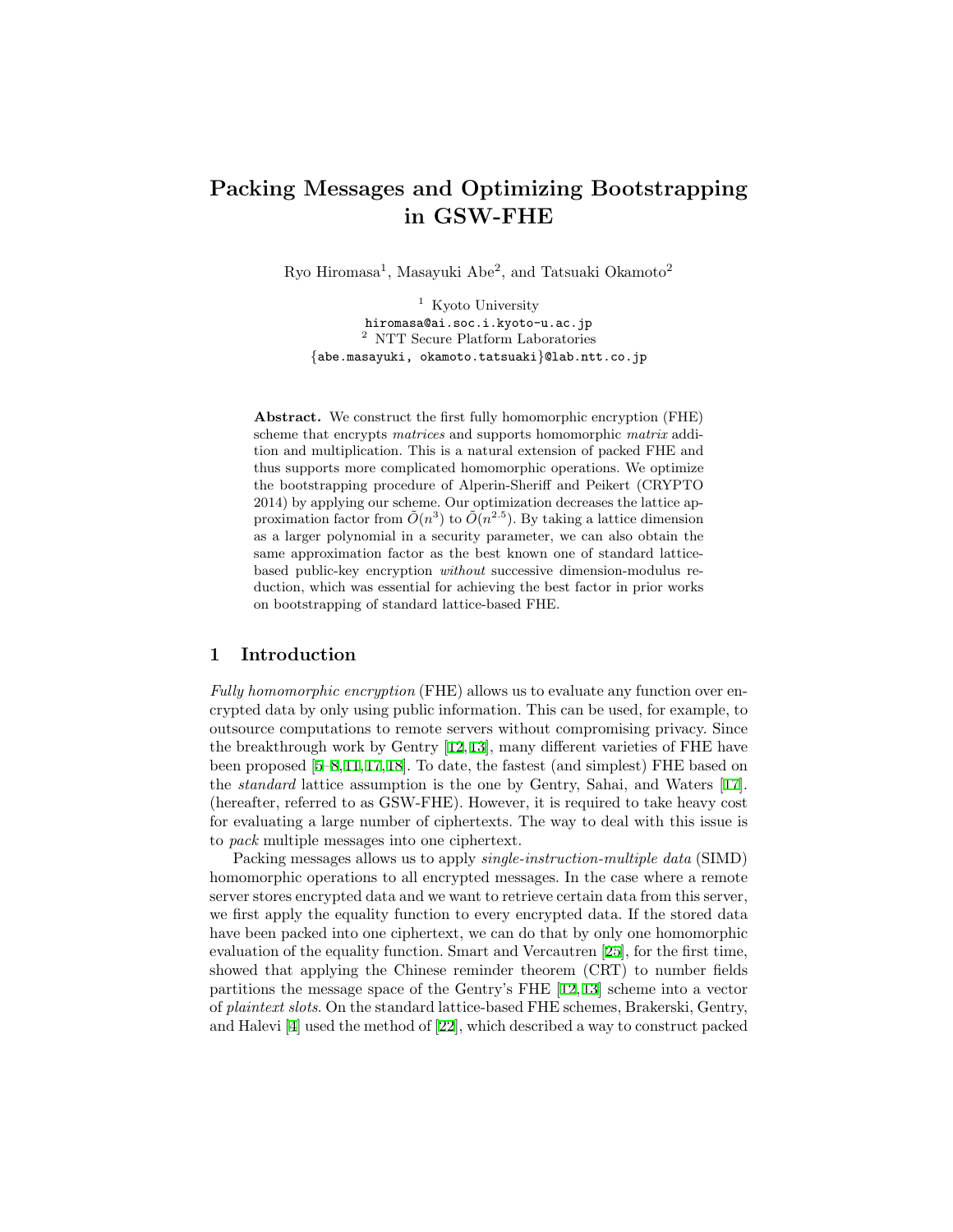Regev's encryption [\[23](#page-16-10)], to pack messages in the FHE variants [[5–](#page-16-2)[7](#page-16-11)] of [\[23](#page-16-10)]. In this paper, we construct a matrix variant of [[17](#page-16-5)] (whose security is also based on the standard lattice assumption) to implement SIMD homomorphic operations, and describe how to bring out the potential of our scheme: specifically optimizing *bootstrapping*.

The bootstrapping technique [[12,](#page-16-0) [13](#page-16-1)] is currently the only way to go from limited amount of homomorphism to unlimited amount of homomorphism. The limited nature is caused by noise terms included in ciphertexts of all known FHE, which are needed to ensure security. Since homomorphic operations increases the noise level and the noise prevents us from correctly decrypting ciphertexts if the level increases too high, it is required to consider methods that reduce the noise. The bootstrapping technique is the one of such a methods, and achieved by homomorphically evaluating the decryption circuit of FHE.

There have recently been the significant progresses  $[1, 9]$  $[1, 9]$  $[1, 9]$  in improving the bootstrapping procedure on standard lattice-based FHE. Their progresses stem from the observation that noise terms in ciphertexts of GSW-FHE grow *asymmetrically*: for a parameter *n* (the dimension in the underlying lattice assumption), the noise of multiplication between two ciphertexts with noise size  $e_1$  and  $e_2$  grows to  $e_1 + \text{poly}(n) \cdot e_2$ . For example, if we want to multiply  $\ell$  ciphertexts with the same noise size in *sequence*, the noise in the result increases by a factor of  $\ell$  *·* poly $(n)$ , which is in contrast to the noise blowup factor for all known FHE,  $\text{poly}(n)^{\log \ell}$ . To suppress the growth in noise from the bootstrapping procedure, the two recent developments [[1,](#page-15-0) [9\]](#page-16-12) tried to *sequentialize* the decryption circuit.

Brakerski and Vaikuntanathan [\[9](#page-16-12)] transformed the decryption circuit of [[17\]](#page-16-5) to a branching program by using the Barrington's theorem [[2](#page-15-1)], and homomorphically evaluated the program. Since the Barrington's theorem can convert the decryption circuit to a polynomial length branching program, evaluating the program increases the noise by a factor of  $poly(n)$ . This procedure, however, has a significant drawback: the Barrington's theorem generates a branching program of *large* polynomial length. The scheme [\[9](#page-16-12)] also used a kind of *dimension leveraging* technique and successive dimension-modulus reduction to obtain the best approximation factor that is the same as standard lattice-based (plain) PKE.

Unlike most previous works, Alperin-Sheriff and Peikert [\[1](#page-15-0)] viewed the decryption as an arithmetic circuit. The decryption of all known standard latticebased FHE consists of the inner product and rounding: for a ciphertext vector *c* and secret key vector *s*, the decryption algorithm computes  $|\langle c, s \rangle|_2 \in \{0, 1\}$ (where  $|\cdot|_2$  is the rounding function introduced later). The authors observed that the inner product in the decryption can be expressed as a subset sum of the secret key elements. The subset sum can be computed only in the additive group, and the additive group is isomorphic to a group of cyclic permutations. The authors rewrote the inner product to the sequence of compositions of the cyclic permutations. Since this does not use the Barrington's theorem, the bootstrapping procedure of [[1\]](#page-15-0) can refresh ciphertexts faster and keep the noise growth in a *smaller* polynomial than that of [\[9](#page-16-12)], but the underlying security assumption was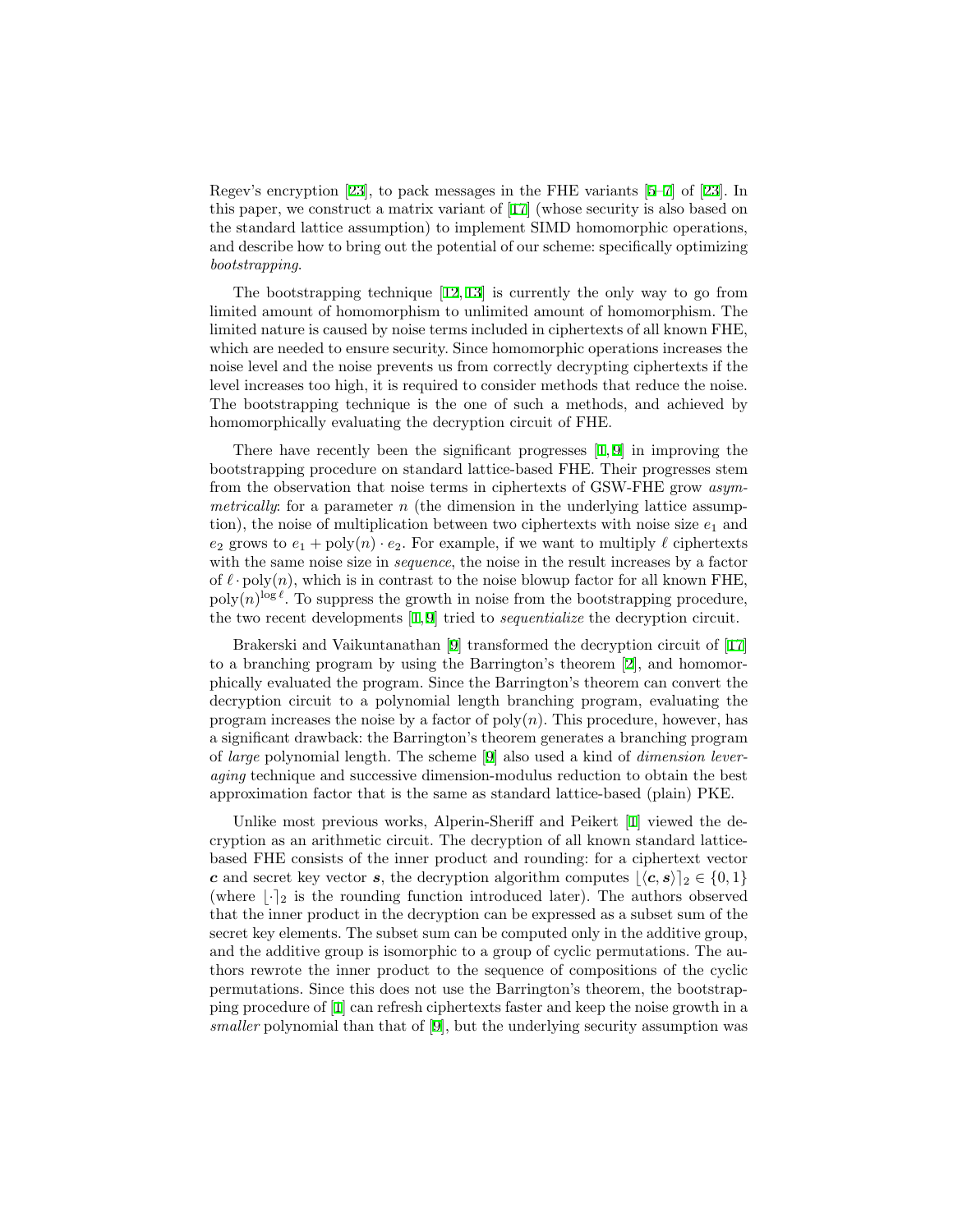slightly stronger than that of [[9\]](#page-16-12)<sup>[3](#page-2-0)</sup>. In addition, the procedure of [[1\]](#page-15-0) was not fully sequentialized, that is, there is a little room for sequentializing the decryption: the rounding.

#### **1.1 Our Results**

In this paper, we construct the first FHE scheme that encrypts matrices and supports homomorphic matrix operations. This is a natural extension of packed FHE and supports more complicated homomorphic operations. Using this scheme, we fully sequentialize and thus optimize the bootstrapping procedure of [[1\]](#page-15-0). The result of the optimization is described in the following:

**Theorem 1.** *Our optimized bootstrapping scheme can be secure assuming the*  $\tilde{O}(n^{1.5}\lambda)$ *on any n dimensional lattices.*

For  $2^{\lambda}$  hardness, we need to take  $n = \Omega(\lambda)$ . Asymptotically minimal selection of  $n = \tilde{O}(\lambda)$  leads to the approximation factor  $\tilde{O}(n^{2.5})$  for the underlying worst-case lattice assumption, which is smaller than  $\tilde{O}(n^3)$ , the factor of [\[1](#page-15-0)]. Using a kind of dimension leveraging technique: selecting a larger dimension  $n = \lambda^{1/\epsilon}$  for  $\epsilon \in (0,1)$ , we can also obtain the best known approximation factor,  $\tilde{O}(n^{1.5+\epsilon})$ , *without* successive dimension-modulus reduction, which was essential for achieving the best factor in the prior works on bootstrapping of standard lattice-based FHE.

## <span id="page-2-1"></span>**1.2 Our Techniques**

**Matrix GSW-FHE**. The starting point of our scheme is the GSW-FHE scheme. In that scheme, a ciphertext of a plaintext  $m \in \{0, 1\}$  is a matrix  $\mathbf{C} \in \mathbb{Z}_q^{(n+1) \times N}$ such that  $sC = m \cdot sG + e$  for a secret key vector  $s \in \mathbb{Z}_q^{n+1}$ , small noise vector  $e \in \mathbb{Z}^N$ , and fixed matrix  $G \in \mathbb{Z}_q^{(n+1)\times N}$ . A simple extension of the plaintext space from bits to binary vectors cannot yield plaintext-slot-wise addition and multiplication. Instead, we use matrices to store binary vectors in their diagonal entries. Actually, our construction even supports homomorphic matrix addition and multiplication that are richer than homomorphic plaintext-slot-wise operations.

Let  $S \in \mathbb{Z}_q^{r \times (n+r)}$  be a secret key matrix,  $B \in \mathbb{Z}_q^{n \times m}$  be a Learning with Errors (LWE) matrix such that  $SB \approx 0$ , and  $G \in \mathbb{Z}^{(n+r)\times N}$  be a fixed matrix. To encrypt a square integer matrix  $M \in \{0,1\}^{r \times r}$ , the ciphertext  $C \in \mathbb{Z}^{(n+r) \times N}$ must be of the form  $BR + XG$  for a matrix  $X \in \mathbb{Z}^{(n+r)\times(n+r)}$  such that  $SX = MS$ , and small random matrix  $R \in \mathbb{Z}^{m \times N}$ . The ciphertext *C* satisfies  $SC = E + MSG$  for a small noise matrix  $E \in \mathbb{Z}^{r \times N}$ . Homomorphic matrix

<span id="page-2-0"></span><sup>&</sup>lt;sup>3</sup> By using successive dimension-modulus reduction, [[1](#page-15-0)] can also obtain the same approximation factor as that of [\[9\]](#page-16-12).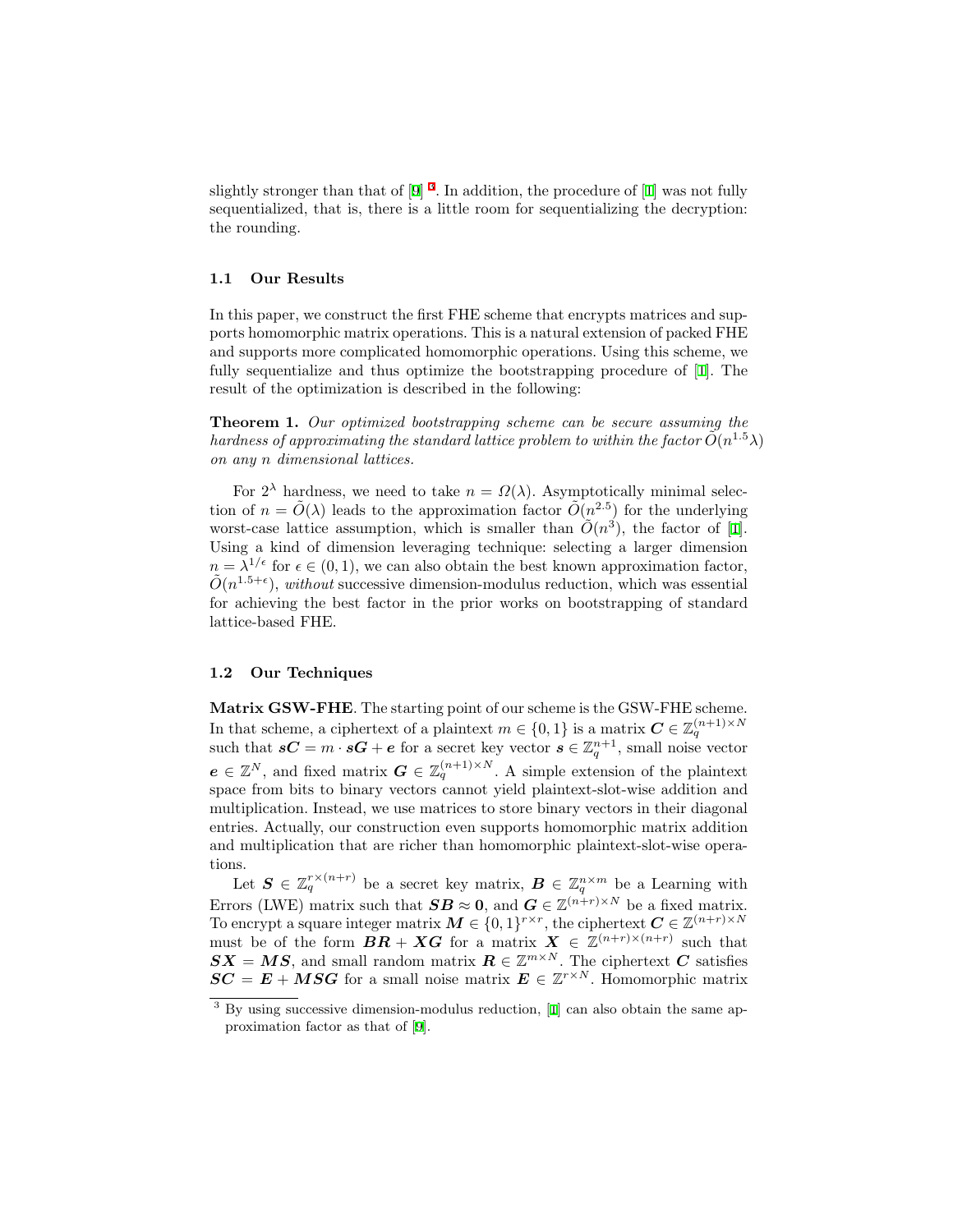addition is just matrix addition. For example, given two ciphertexts  $C_1$  and  $C_2$ , it holds that

$$
S(C_1 + C_2) = (E_1 + E_2) + (M_1 + M_2)SG.
$$

Homomorphic matrix multiplication corresponds to a simple preimage sampling and matrix multiplication. For a matrix  $C \in \mathbb{Z}_q^{(n+r)\times N}$ , let  $G^{-1}(C)$  be the function that outputs a matrix  $\mathbf{X}' \in \mathbb{Z}_q^{N \times N}$  such that  $\mathbf{G} \mathbf{X}' \equiv \mathbf{C} \pmod{q}$ . If we let  $X'_2 \stackrel{\text{R}}{\leftarrow} G^{-1}(C_2)$ , then it holds that

$$
\begin{aligned} SC_1 X_2' & = (\pmb{E}_1 + \pmb{M}_1 \pmb{S} \pmb{G}) \pmb{X}_2' \\ & = \pmb{E}_1 \pmb{X}_2' + \pmb{M}_1 \pmb{E}_2 + \pmb{M}_1 \pmb{M}_2 \pmb{S} \pmb{G}. \end{aligned}
$$

Now, the problem is how to construct a matrix  $\boldsymbol{X}$  such that  $\boldsymbol{S}\boldsymbol{X} = \boldsymbol{M}\boldsymbol{S}$ . By  $S$  includes an identity matrix:  $S = [I \parallel S']$  for a matrix  $S' \in \mathbb{Z}_q^{r \times n}$ . The idea is to make *X* have *MS* in its top rows and 0 below. This *X* clearly satisfies the condition, but cannot publicly be computed without knowing the secret key. We translate the resulting symmetric scheme to the asymmetric one by using the method similar to [\[3](#page-15-2), [24](#page-16-13)]. In particular, let  $M_{(i,j)} \in \{0,1\}^{r \times r}$  $(i, j = 1, \ldots, r)$  be the matrix with 1 in the  $(i, j)$ -th entry and 0 in the others. We first publish symmetric encryptions of  $M_{(i,j)}$  for all  $i, j \in [r]$ . A ciphertext for a plaintext matrix  $M$  is publicly computed by summing up all encryptions of  $M_{(i,j)}$  such that the  $(i,j)$ -th entry of M is equal to 1, and using B to randomize the sum. Since the public key includes the ciphertexts that encrypt partial information of the secret key, security of our scheme cannot directly be proven from the LWE assumption. The way to deal with this problem is to introduce a circular security assumption.

**Optimizing Bootstrapping of [[1\]](#page-15-0)**. For a dimension  $d$  and modulus  $q$ , let  $c \in \{0,1\}^d$  be the  $\ell-1$ -th column of a binary GSW-FHE ciphertext under the secret key  $s \in \mathbb{Z}_q^d$ . Since the decryption algorithm of GSW-FHE computes  $\lfloor \langle c, s \rangle \rfloor$ <sub>2</sub> ( $\lfloor \cdot \rceil$ <sub>2</sub> is the rounding function that outputs 1 if the input is close to *q*/4 and 0 otherwise), and  $\langle c, s \rangle = \sum_{i=1}^d c_i s_i = \sum_{i \in [d]: c_i = 1} s_i$ , the decryption can be viewed as a subset sum of  $\{s_i\}_{i \in [d]}$ . To bootstrap ciphertexts, we only have to be able to compute additions in  $\mathbb{Z}_q$  homomorphically. The additive group  $\mathbb{Z}_q^+$  is isomorphic to a group of cyclic permutations, where  $x \in \mathbb{Z}_q^+$  corresponds to a cyclic permutation that can be represented by an indicator vector with 1 in the *x*-th position. The permutation matrix can be obtained from the cyclic rotation of the indicator vector. The addition in  $\mathbb{Z}_q^+$  leads to the composition of the permutations (i.e., the multiplication of the corresponding permutation matrices), and the rounding function  $\lfloor \cdot \rfloor_2 : \mathbb{Z}_q \to \{0,1\}$  can be computed by summing the entries of the indicator vector corresponding to those values in  $\mathbb{Z}_q$ .

The bootstrapping procedure of [\[1](#page-15-0)] consists of two parts that compute an inner product and a rounding operation. The rounding checks equalities and computes summation. The matrix GSW-FHE scheme allows us to rewrite the bootstrapping procedure except for the summation as a *sequence* of homomorphic matrix multiplications, while the procedure of [[1\]](#page-15-0) computes only the inner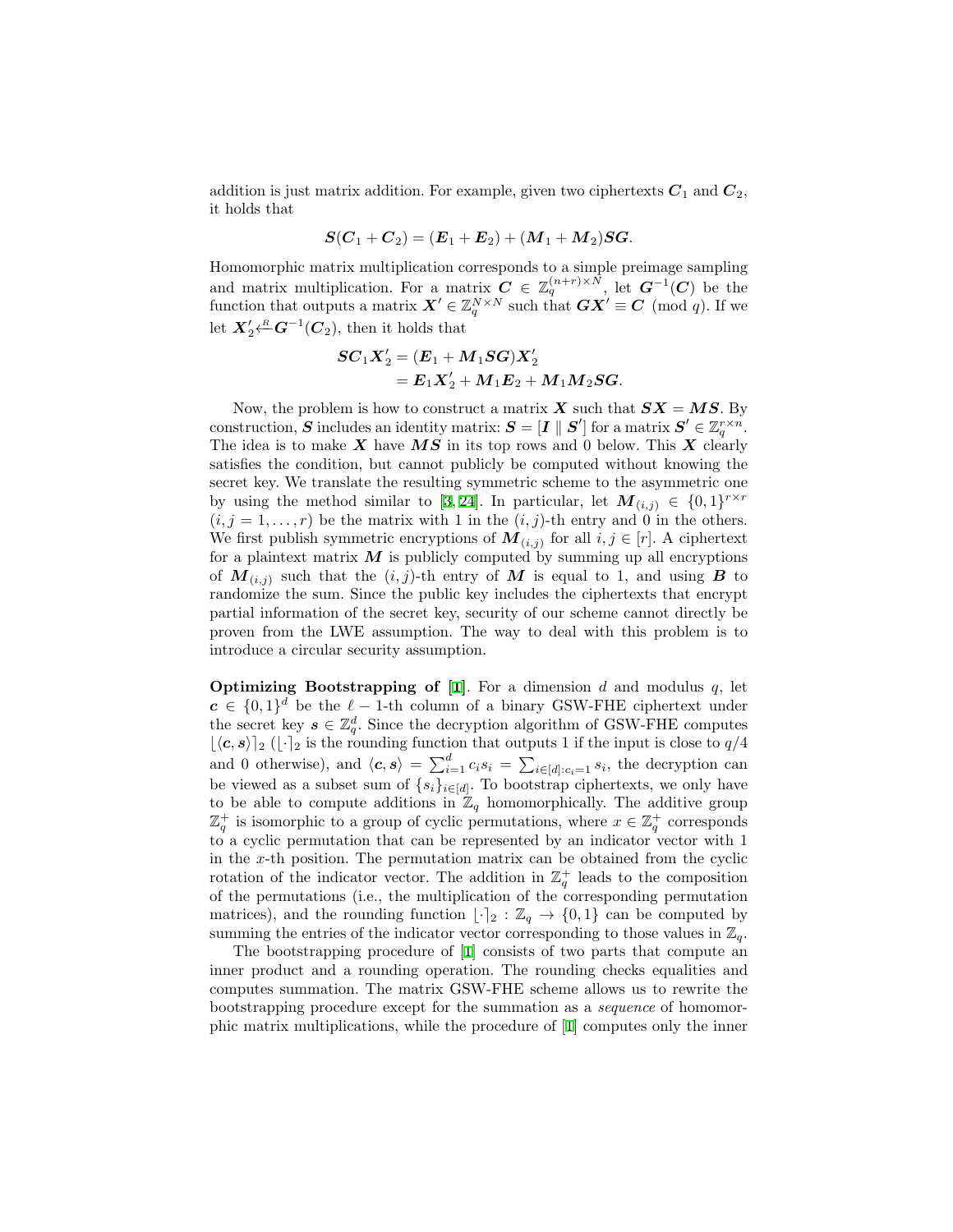product part as a sequence. Intuitively, our optimization use the matrix GSW-FHE scheme to *sequentialize* the bootstrapping procedure of [[1\]](#page-15-0). The asymmetric noise growth property is more effective in estimating how much noise the procedure yields.

The inner product can be computed by compositions of cyclic permutations. The bootstrapping procedure of [[1\]](#page-15-0) represents elements in  $\mathbb{Z}_q$  as cyclic permutations, and evaluates their compositions by the naive matrix multiplication algorithm on the ciphertexts that encrypt every elements in the permutation matrices. Instead of that, our bootstrapping procedure uses homomorphic matrix multiplication to directly evaluate the compositions. The rounding part tests for every value close to  $q/4$  whether the output of the inner product part encrypts the permutation corresponding to the value, and sums their results (that are 0 or 1). Our procedure also use homomorphic matrix multiplication to realize the equality test. The result of the inner product is represented as an indicator vector, and encrypted component-wise in a SIMD encryption. The inner product equals to *x* if and only if its indicator vector has 1 in the *x*-th position. The homomorphic equality test between the inner product and *x* is computed by homomorphically permuting *x*-th slot to the first slot in the SIMD ciphertext. The result of the test is encrypted in the first slot. From the above, the bootstrapping procedure except for the summation can be represented as a sequence of  $\hat{O}(\lambda)$ homomorphic multiplications for a security parameter *λ*.

# **1.3 Related Work**

Multilinear maps [\[10](#page-16-14),[14,](#page-16-15)[15\]](#page-16-16) are extensions of bilinear maps, and built from variants of FHE. The new multilinear maps construction of Gentry, Gorbunov, and Halevi [[15\]](#page-16-16) also starts from GSW-FHE. Recall that in GSW-FHE, a ciphertext of  $m \in \{0, 1\}$  is a matrix  $C \in \mathbb{Z}_q^{(n+1) \times N}$  such that  $sC = m \cdot sG + e$  for a secret key vector  $s \in \mathbb{Z}_q^{(n+1)}$  and small noise vector  $e \in \mathbb{Z}^N$ . That is, valid ciphertexts of GSW-FHE have the secret key as the *approximate eigenvector* and the message as the eigenvalue. The multilinear maps construction of [[15](#page-16-16)] replaced the approximate eigenvector with the *approximate eigenspace* by increasing the dimension. In the construction, an encoding of  $M \in \mathbb{Z}^{r \times r}$  is a matrix  $C \in \mathbb{Z}_q^{N \times N}$ such that  $\mathbf{SC} = \mathbf{E} + \mathbf{MS}$  for a random matrix  $\mathbf{S} \in \mathbb{Z}_q^{r \times N}$  and small noise matrix  $E \in \mathbb{Z}^{r \times N}$ . The approximate eigenspace is the matrix *S*. To obtain the encoding *C*, the construction samples a preimage of  $MS + E$  for the function  $f_{\mathbf{S}}(x) = \mathbf{S}x \mod q$ . In our scheme, a ciphertext  $\mathbf{C} \in \mathbb{Z}_q^{N \times N}$  of  $\mathbf{M} \in \mathbb{Z}^{r \times r}$  is a preimage of

$$
BR + \left( \frac{MS}{0} \right) G
$$

for the function  $f_{\mathbf{G}}$ . Since the ciphertext *C* satisfies  $(\mathbf{S}\mathbf{G})\mathbf{C} = \mathbf{M}(\mathbf{S}\mathbf{G}) + \mathbf{E}$  for a small noise matrix  $E \in \mathbb{Z}^{r \times N}$ , the matrix  $SG$  can be seen as the approximate eigenspace.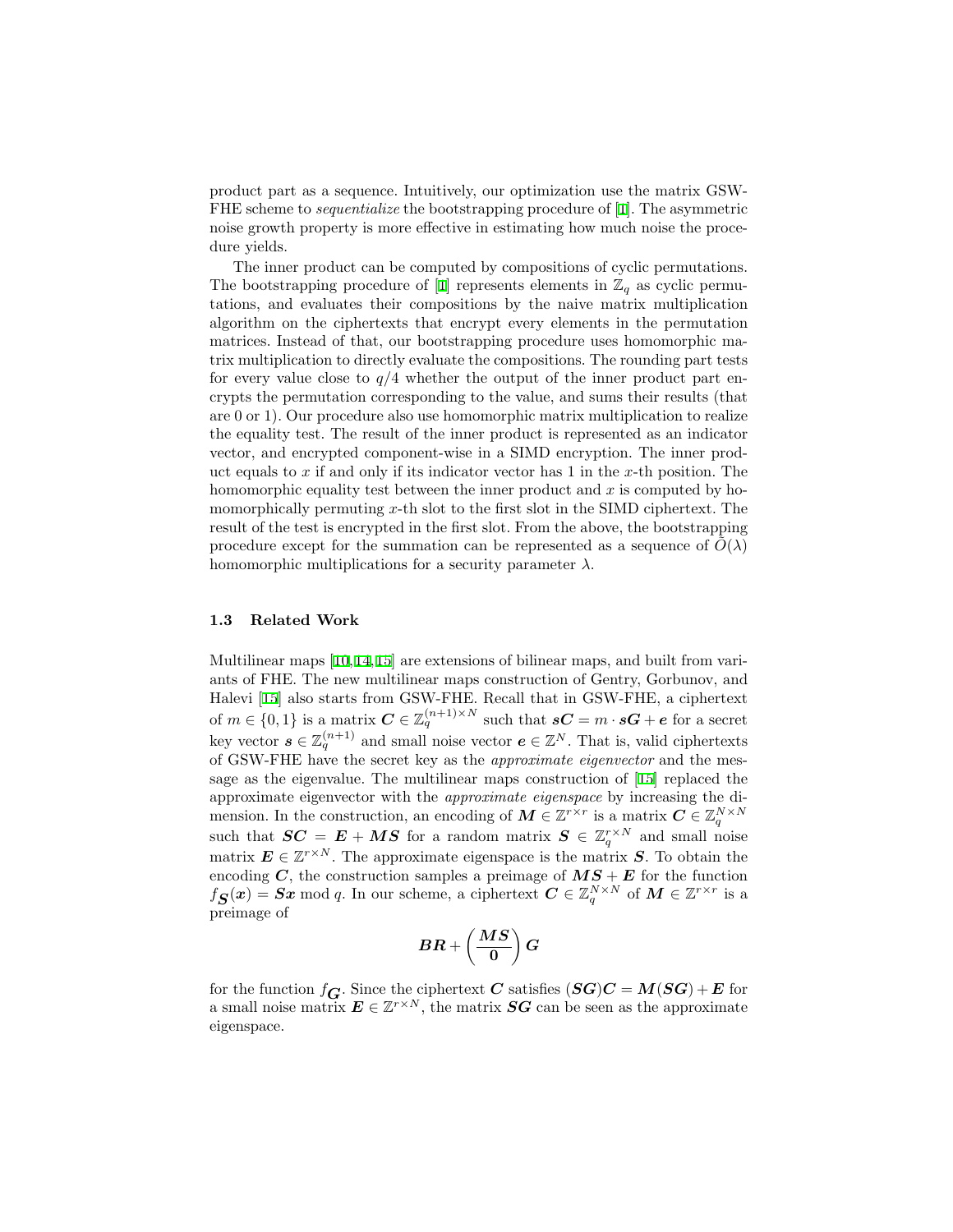#### **1.4 Organization**

In Section [2,](#page-5-0) we describe some preliminaries on the LWE assumption and subgaussian random variables. In Section [3](#page-8-0), we present how to construct a matrix variant of [[17\]](#page-16-5). In Section [4](#page-12-0), we show that our scheme improves the bootstrapping procedure of [\[1](#page-15-0)].

**Acknowledgement.** We thank anonymous PKC reviewers for their helpful comments.

# <span id="page-5-0"></span>**2 Preliminaries**

We denote the set of natural numbers by  $\mathbb N$ , the set of integers by  $\mathbb Z$ , the set of rational numbers by  $\mathbb{Q}$ , and the set of real numbers by  $\mathbb{R}$ . Let  $\mathbb{G}$  be some group and  $P$  be some probability distribution, then we use  $a \leftarrow^U \mathbb{G}$  to denote that *a* is chosen from  $\mathbb{G}$  uniformly at random, and use  $b \stackrel{R}{\leftarrow} P$  to denote that *b* is chosen along  $P$ . We take all logarithms to base 2, unless otherwise noted.

We assume that vectors are in column form and are written by using bold lower-case letters, e.g., *x*, and the *i*-th element of a vector is denoted by *x<sup>i</sup>* . We denote the  $\ell_{\infty}$  norm (the maximum norm) of the vector  $x$  by  $||x||_{\infty}$ , and the  $\ell_2$ norm (the Euclidean norm) of *x* by *∥x∥*2. The inner product between two vectors is denoted by  $\langle x, y \rangle$ . Matrices are written by using bold capital letters, e.g.,  $X$ , and the *i*-th column vector of a matrix is denoted by  $x_i$ . For a matrix  $X \in$  $\mathbb{R}^{m \times n}$ , we define the  $\ell_{\infty}$  and  $\ell_{2}$  norms of *X* as  $\|\boldsymbol{X}\|_{\infty} := \max_{i \in [n]} \{\|\boldsymbol{x}_{i}\|_{\infty}\}$  and  $\|\mathbf{X}\|_{2} := \max_{i \in [n]} \{\|\mathbf{x}_i\|_{2}\}$ , respectively. For a matrix  $\mathbf{X} \in \mathbb{R}^{m \times n}$ , the notation  $X^T \in \mathbb{R}^{n \times m}$  denotes the transpose of *X*. For matrices  $A \in \mathbb{R}^{m \times n_1}$  and  $B \in$  $\mathbb{R}^{m \times n_2}$ ,  $[A \parallel B] \in \mathbb{R}^{m \times (n_1 + n_2)}$  denotes the concatenation of *A* with *B*. When we refer to the  $n \times n$  identity matrix, we denote it by  $I_n$ .

## **2.1 Learning with Errors**

The *learning with errors (LWE) assumption* was first introduced by Regev [\[23](#page-16-10)].

**Definition 1 (DLWE).** For a security parameter  $\lambda$ , let  $n := n(\lambda)$  be an integer *dimension, let*  $q := q(\lambda) \geq 2$  *be an integer modulus, and let*  $\chi := \chi(\lambda)$  *be an error distribution over*  $\mathbb{Z}$ *.* DLWE<sub>n,q, $\chi$  *is the problem to distinguish the following two*</sub> *distributions:* In the first distribution, a tuple  $(a_i, b_i)$  is sampled from uniform *over*  $\mathbb{Z}_q^n \times \mathbb{Z}_q$ ; In the second distribution,  $s \stackrel{U}{\leftarrow} \mathbb{Z}_q^n$  and then a tuple  $(a_i, b_i)$  is sampled by sampling  $a_i \stackrel{\vee}{\leftarrow} \mathbb{Z}_q^n$ ,  $e_i \stackrel{R}{\leftarrow} \chi$ , and setting  $b_i := \langle a_i, s \rangle + e_i \bmod q$ . The DLWE*n,q,χ assumption is that* DLWE*n,q,χ is infeasible.*

Recall that  $\mathsf{GapSVP}_{\gamma}$  is the promise problem to distinguish between the case in which the lattice has a vector shorter than  $r \in \mathbb{Q}$ , and the case in which all the lattice vectors are greater that  $\gamma \cdot r$ . SIVP<sub> $\gamma$ </sub> is the problem to find the set of short linearly independent vectors in a lattice. DLWE<sub>n,q, $\chi$ </sub> has reductions to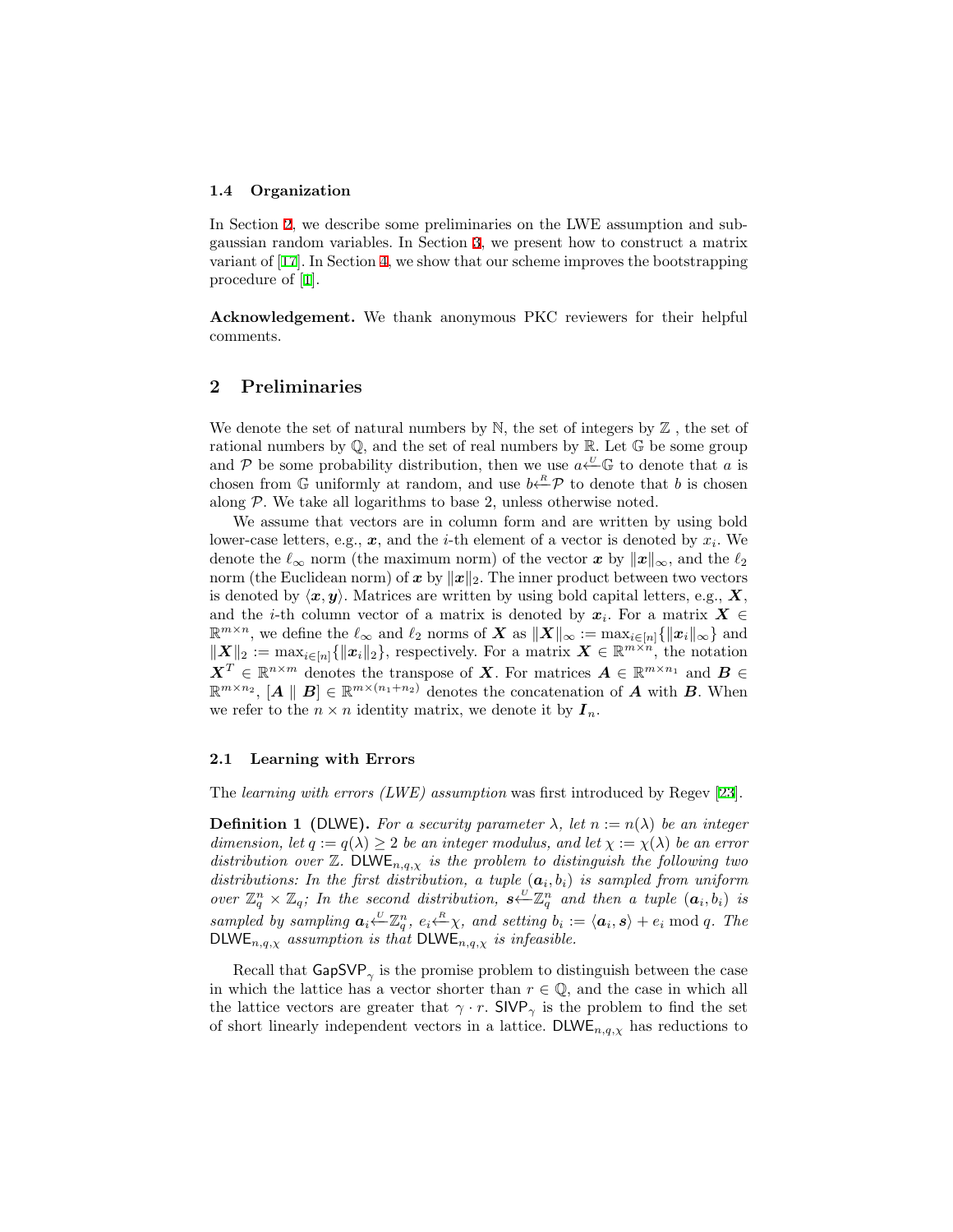the standard lattice assumptions as follows. These reductions take  $\chi$  to be a discrete Gaussian distribution  $D_{\mathbb{Z},\alpha q}$  (that is centered around 0 and has parameter  $\alpha q$  for some  $\alpha < 1$ , which is statistically indistinguishable from a *B*-bounded distribution (i.e.,  $\mathbb{E}[X] = 0$  and  $|X| \leq B$ ) for an appropriate *B*.

<span id="page-6-2"></span>**Corollary 1** (  $[19-21, 23]$  $[19-21, 23]$  $[19-21, 23]$  $[19-21, 23]$ ). Let  $q := q(n) \in \mathbb{N}$  be a power of primes  $q := p^r$ *or a product of distinct prime numbers*  $q := \prod_i q_i$   $(q_i := \text{poly}(n))$  *for all i), and let*  $\alpha \geq \sqrt{n}/q$ *. If there exists an efficient algorithm that solves (average-case)*  $\mathsf{DLWE}_{n,q,D_{\mathbb{Z},\alpha q}},$ 

- $-$  *there exists an efficient quantum algorithm that can solve*  $\mathsf{GapSVP}_{\tilde{O}(n/\alpha)}$  and  $SIVP_{\tilde{O}(n/\alpha)}$  in the worst-case for any *n*-dimensional lattices.
- $-$  *if in addition we have*  $q \geq \tilde{O}(2^{n/2})$ , there exists an efficient classical algo*rithm that can solve*  $\mathsf{GapSVP}_{\tilde{O}(n/\alpha)}$  *in the worst-case for any n-dimensional lattices.*

# **2.2 Subgaussian**

A real random variable *X* is subgaussian with parameter *s* if for all  $t \in \mathbb{R}$ , its (scaled) moment generating function holds  $\mathbb{E}[\exp(2\pi t X)] \leq \exp(\pi s^2 t^2)$ . Any Bbounded (centered) random variable *X* is subgaussian with parameter  $B \cdot \sqrt{2\pi}$ . Subgaussian random variables have the following two properties that can be easily obtained from the definition of subgaussian random variables:

- **–** Homogeneity: If the subgaussian random variable *X* has parameter *s*, then *cX* is subgaussian with parameter *cs*.
- $-$  Pythagorean additivity: For two subgaussian random variables  $X_1$  and  $X_2$ (that is independent from  $X_1$ ) with parameter  $s_1$  and  $s_2$ , respectively,  $X_1$  +  $X_2$  is subgaussian with parameter  $\sqrt{s_1^2 + s_2^2}$ .

The above can be extended to vectors. A real random vector *x* is subgaussian with parameter *s* if for all real unit vectors  $u$ , their marginal  $\langle u, x \rangle$  is subgaussian with parameter *s*. It is clear from the definition that the concatenation of subgaussian variables or vectors, each of which has a parameter *s* and is independent of the prior one, is also subgaussian with parameter *s*. The homogeneity and Pythagorean additivity also hold from linearity of vectors. It is known that the euclidean norm of the subgaussian random vector has the following upper bound.

<span id="page-6-1"></span>**Lemma 1** (  $[26]$ ). Let  $x \in \mathbb{R}^n$  be a random vector that has independent sub*gaussian coordinates with parameter s. Then there exists a universal constant C such that*  $Pr[\|\mathbf{x}\|_2 > C \cdot s\sqrt{n}] \leq 2^{-\Omega(n)}$ .

<span id="page-6-0"></span>To suppress the growth in noise, Gentry et al. [[17\]](#page-16-5) made use of a procedure that decomposes a vector in binary representation. Alperin-Sheriff and Peikert [[1\]](#page-15-0) observed that instead of the decomposition procedure, using the following algorithm  $G^{-1}$  that samples a subgaussian random vector allows us to re-randomize errors in ciphertexts and tightly analyze the noise growth in [[17\]](#page-16-5). Lemma [2](#page-6-0) can be extended to matrices in the obvious way. Let  $g^T := (1, 2, 2^2, \ldots, 2^{\lceil \log q \rceil - 1})$ and  $\boldsymbol{G} := \boldsymbol{g}^T \otimes \boldsymbol{I}_n$ .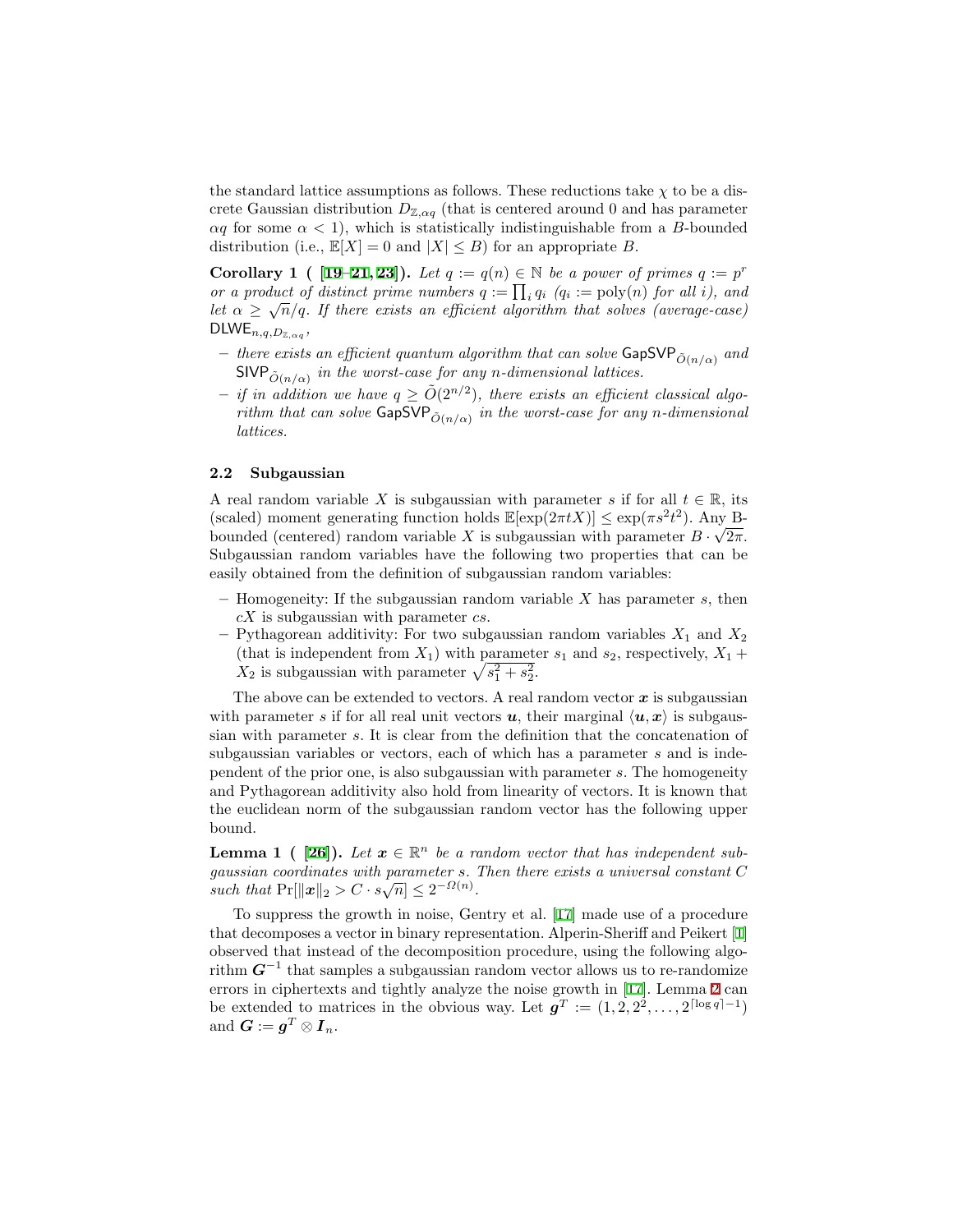**Lemma 2 ( [\[1](#page-15-0)], which is adapted from [[20\]](#page-16-19)).** *There is a randomized, efficiently computable function*  $G^{-1} : \mathbb{Z}_q^n \to \mathbb{Z}^{n \cdot \lceil \log q \rceil}$  such that for any  $a \in \mathbb{Z}_q^n$ , *x*<sup>*R*</sup>−<sup>1</sup></sub>(*a*) *is subgaussian with parameter O*(1) *and*  $\boldsymbol{a} = [\boldsymbol{G}\boldsymbol{x}]_q$ 

## **2.3 Homomorphic Encryption, Circular Security, and Bootstrapping**

Here we describe the syntax of homomorphic encryption scheme to introduce a definition of circular security and the Gentry's bootstrapping theorem. Let *M* and  $\mathcal C$  be the message and ciphertext space. A homomorphic encryption scheme consists of four algorithms, *{*KeyGen*,* Enc*,* Dec*,* Eval*}*.

- **–** KeyGen(1*<sup>λ</sup>* ): output a public encryption key pk, a secret decryption key sk, and a public evaluation key evk.
- **–** Encpk(*m*): using a public key pk, encrypt a plaintext *m ∈ M* into a ciphertext  $c \in \mathcal{C}$ .
- **–** Decsk(*c*): using a secret key sk, recover the message encrypted in the ciphertext *c*.
- **–** Eval<sub>evk</sub> $(f, c_1, \ldots, c_\ell)$ : using the evaluation key evk, output a ciphertext  $c_f \in \mathcal{C}$ that is obtained by applying the function  $f : \mathcal{M}^{\ell} \to \mathcal{M}$  to  $c_1, \ldots, c_{\ell}$ .

To prove the security of our construction, we introduce a special kind of circular security for a homomorphic encryption scheme.

**Definition 2 (Circular security).** Let  $K$  be the key space defined by a secu*rity parameter λ. Let f be a function from K to C. A homomorphic encryption scheme* HE = *{*KeyGen*,* Enc*,* Dec*,* Eval*} is circular secure with respect to f if for all probabilistic polynomial-time adversary A, the advantage of A in the following game is negligible in λ:*

- *1. A challenger computes* ( $pk, sk, evk$ )  $\leftarrow$ <sup>*R*</sup>*ReyGen*( $1^{\lambda}$ )*, and chooses a bit*  $b \leftarrow$ <sup>*U*</sup>{0*,* 1}*.*
- 2. Let  $f_+ : \mathcal{M} \times \mathcal{M} \to \mathcal{M}$  be a function that computes  $f_+(x, y) := x + y \in \mathcal{M}$ . *The challenger computes a challenge ciphertext c <sup>∗</sup> as follows and sends it to A.*

$$
c^* := \begin{cases} \text{Eval}_{\text{evk}}(f_+, \text{Enc}_{\text{pk}}(0), f(\text{sk})) \text{ if } b = 0, \\ \text{Enc}_{\text{pk}}(0) \in \mathcal{C} \text{ otherwise.} \end{cases}
$$

*3. A outputs* a guess  $b' \in \{0, 1\}$ *.* 

*The advantage of*  $\mathcal{A}$  *is*  $\Pr[b = b'] - 1/2$ *.* 

In LWE-based FHE schemes,  $\text{Eval}_{evk}(f_+, \text{Enc}_{pk}(0), f(\text{sk}))$  can be seen as a kind of ciphertexts that encrypt  $f(\mathsf{sk})$ . This is why we call the above security notion circular security.

Gentry's bootstrapping theorem states the way to go from limited homomorphism to unlimited homomorphism. This relates to augmented decryption circuits.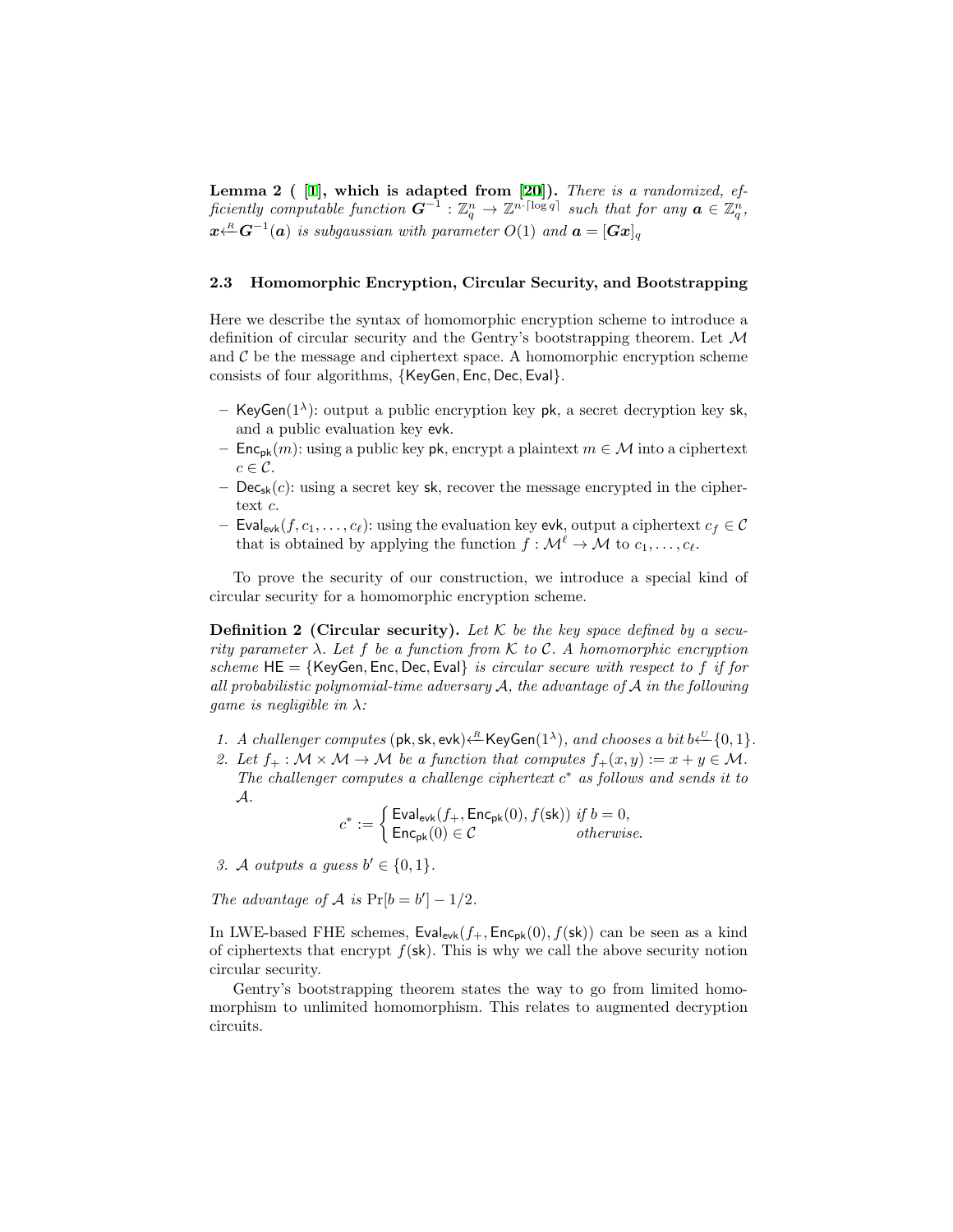**Definition 3 (Augmented decryption circuit).** *Let* (sk*,* pk*,* evk) *be a tuple of keys generated appropriately, and C be the set of decryptable ciphertexts. Then the set of augmented decryption functions*  $\{f_{c_1,c_2}\}_{c_1,c_2 \in \mathcal{C}}$  *is defined by* 

$$
f_{c_1,c_2}(x) = \overline{\text{Dec}_x(c_1) \wedge \text{Dec}_x(c_1)}.
$$

*That is, the function uses its input as the secret key, decrypts*  $c_1$  *and*  $c_2$ *, and returns the NAND of the results.*

<span id="page-8-2"></span>**Theorem 2 (Bootstrapping theorem [\[12,](#page-16-0) [13](#page-16-1)]).** *A scheme that can evaluate the family of the augmented decryption circuits can be transformed into a "leveled" FHE scheme (in which* KeyGen *takes as additional input* 1 *<sup>L</sup> and we can only evaluate depth L circuits) with the same decryption circuit, ciphertext space, and public key.*

*In addition, if the above scheme is weak circular secure (remains secure against an adversary that can obtain encryptions of the bits of the secret key), it can be "pure" FHE scheme (in which the number of homomorphic evaluations is unlimited).*

# <span id="page-8-0"></span>**3 Matrix GSW-FHE**

We translate [[17\]](#page-16-5) to be able to encrypt a *matrix* and homomorphically compute *matrix* addition and multiplication. This is a natural extension of packed FHE schemes. In Section [3.1,](#page-8-1) we present our matrix FHE scheme. In Section [3.2](#page-11-0), we discuss the relationship between our scheme and packed FHE schemes.

## <span id="page-8-1"></span>**3.1 Construction**

Let  $\lambda$  be the security parameter. Our scheme is parameterized by an integer lattice dimension *n*, an integer modulus *q*, and a distribution  $\chi$  over  $\mathbb{Z}$  that is assumed to be subgaussian, all of which depends on  $\lambda$ . We let  $\ell := \lceil \log q \rceil$ ,  $m := O((n+r) \log q)$ , and  $N := (n+r) \cdot \ell$ . Let *r* be the number of bits to be encrypted, which defines the message space  $\{0,1\}^{r \times r}$ . The ciphertext space is  $\mathbb{Z}_q^{(n+r)\times N}$ . Our scheme uses the rounding function  $\lfloor \cdot \rceil_2$  that for any  $x \in \mathbb{Z}_q$ ,  $\lfloor x \rceil_2$ outputs 1 if *x* is close to  $q/4$ , and 0 otherwise. Recall that  $g^T = (1, 2, \ldots, 2^{\ell-1})$ and  $\boldsymbol{G} = \boldsymbol{g}^T \otimes \boldsymbol{I}_{n+r}$ .

**–** KeyGen( $1^{\lambda}$ , *r*): Set the parameters *n*, *q*, *m*, *ℓ*, *N*, and  $\chi$  as described above.  $\mathbf{S}$ ample a uniformly random matrix  $\mathbf{A} \stackrel{U}{\leftarrow} \mathbb{Z}_q^{n \times m}$ , secret key matrix  $\mathbf{S}' \stackrel{R}{\leftarrow} \chi^{r \times n}$ , and noise matrix  $\mathbf{E} \stackrel{R}{\longleftarrow} \chi^{r \times m}$ . Let  $\mathbf{S} := [\mathbf{I}_r \parallel -\mathbf{S}'] \in \mathbb{Z}_q^{r \times (n+r)}$ . We denote by  $s_i^T$  the *i*-th row of *S*. Set

$$
\boldsymbol{B}:=\left(\frac{\boldsymbol{S}'\boldsymbol{A}+\boldsymbol{E}}{\boldsymbol{A}}\right)\in\mathbb{Z}_q^{(n+r)\times m}.
$$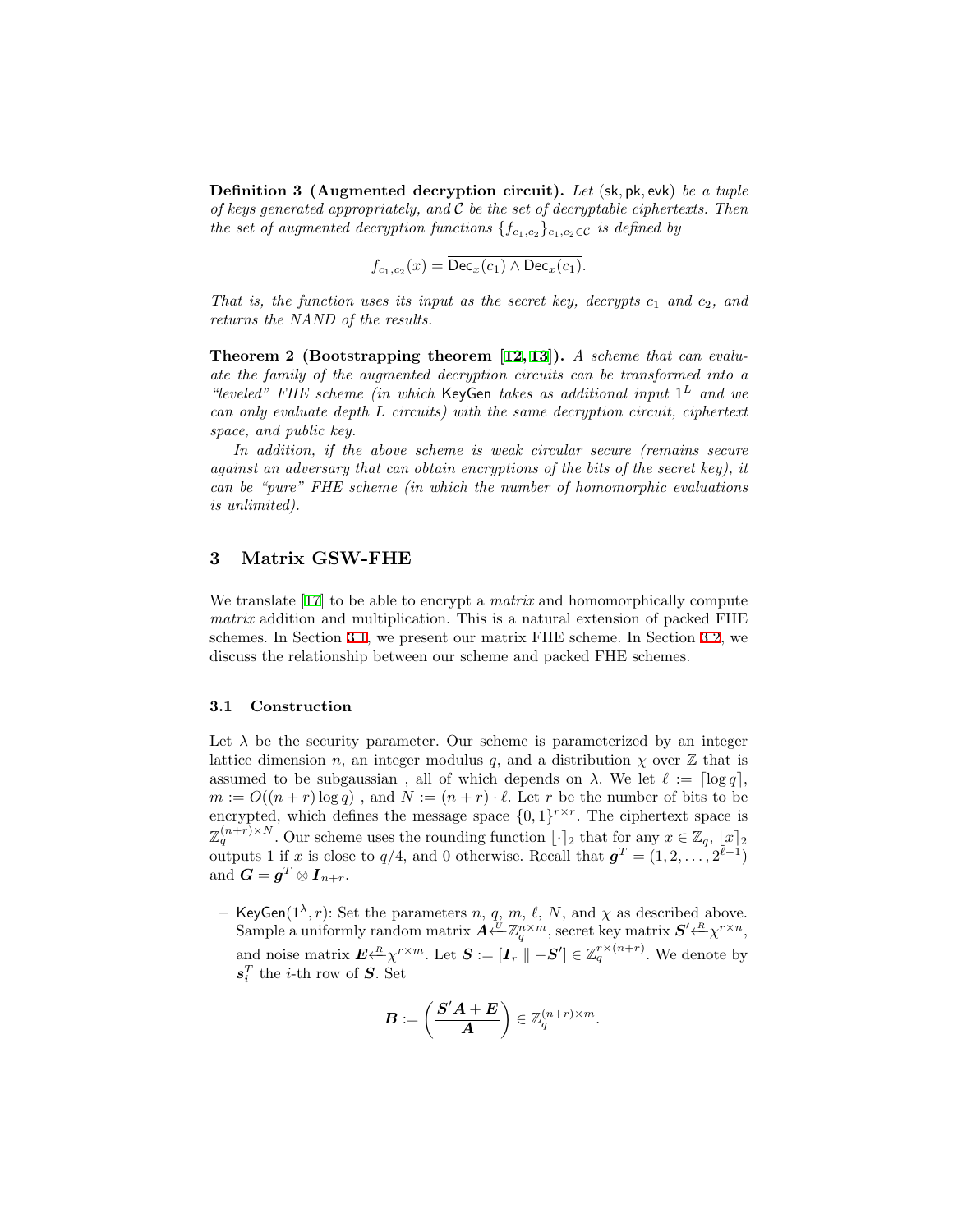Let  $\mathbf{M}_{(i,j)} \in \{0,1\}^{r \times r}$   $(i, j = 1, \ldots, r)$  be the matrix with 1 in the  $(i, j)$ -th position and 0 in the others. For all  $i, j = 1, \ldots, r$ , first sample  $\mathbf{R}_{(i,j)} \stackrel{U}{\leftarrow} \{0,1\}^{m \times N}$ , and set

*.*

$$
\boldsymbol{P}_{(i,j)} := \boldsymbol{B} \boldsymbol{R}_{(i,j)} + \left(\frac{\boldsymbol{M}_{(i,j)}\boldsymbol{S}}{\boldsymbol{0}}\right)\boldsymbol{G} \in \mathbb{Z}_q^{(n+r)\times N}
$$

Output  $\mathsf{pk} := (\{\boldsymbol{P}_{(i,j)}\}_{i,j \in [r]}, \boldsymbol{B}) \text{ and } \mathsf{sk} := \boldsymbol{S}.$ 

 $-$  SecEnc<sub>sk</sub> ( $M\in\{0,1\}^{r\times r}$ ): Sample a random matrices  $A'\!\!\stackrel{\scriptscriptstyle\vee}{\leftarrow} \!\mathbb{Z}_q^{n\times N}$  and  $E\!\!\stackrel{\scriptscriptstyle\vee}{\leftarrow} \!\! \mathbb{X}^{r\times N},$  ${\bf S} = [{\bf I}_r \parallel -{\bf S}^\prime],$  and output the ciphertext

$$
\boldsymbol{C}:=\left[\left(\frac{\boldsymbol{S}'\boldsymbol{A}'+\boldsymbol{E}}{\boldsymbol{A}'}\right)+\left(\frac{\boldsymbol{M}\boldsymbol{S}}{\boldsymbol{0}}\right)\boldsymbol{G}\right]_q\in\mathbb{Z}_q^{(n+r)\times N}.
$$

**–** PubEncpk(*M ∈ {*0*,* 1*} r×r* ): Sample a random matrix *R <sup>U</sup>←−{*0*,* 1*} <sup>m</sup>×<sup>N</sup>* , and output the ciphertext

$$
\pmb{C} := \pmb{B}\pmb{R} + \sum_{i,j \in [r]: \pmb{M}[i,j] = 1} \pmb{P}_{(i,j)} \in \mathbb{Z}_q^{(n+r) \times N},
$$

where  $M[i, j]$  is the  $(i, j)$ -th element of  $M$ .

- $\mathbf{C} = \left( \frac{\left| \left\langle \mathbf{s}_i, \mathbf{c}_{j\ell-1} \right\rangle \right|_2}{\left| \sum_{j \in [r]} \epsilon_j \right|} \right) \in \{0, 1\}^{r \times r}.$
- $\bm{C}_1 \oplus \bm{C}_2$ : Output  $\bm{C}_{add} := \bm{C}_1 + \bm{C}_2 \in \mathbb{Z}_q^{(n+r) \times N}$  as the result of homomorphic addition between the input ciphertexts.
- $-C_1 ⊙ C_2$ **:** Output  $C_{mult} := C_1 G^{-1}(C_2) \in \mathbb{Z}_q^{(n+r) \times N}$  as the result of homomorphic multiplication between the input ciphertexts.

**Definition 4.** *We say that a ciphertext C encrypts a plaintext matrix M with noise matrix*  $\bf{E}$  *if*  $\bf{C}$  *is an encryption of*  $\bf{M}$  *and*  $\bf{E} = \bf{S}\bf{C} - \bf{M}\bf{S}\bf{G}$  (mod *q*).

The following lemma states the correctness of our asymmetric encryption. Similar to this, the correctness of our symmetric encryption can be proven immediately.

**Lemma 3.** *If a ciphertext C encrypts* a plaintext matrix  $M \in \{0,1\}^{r \times r}$  with *noise matrix*  $E$  *such that*  $||E||_{\infty} < q/8$ *, then*  $\text{Dec}_{\text{sk}}(C) = M$ *.* 

*Proof.* We have

$$
\begin{aligned} SC &= S\left(BR+\sum_{i,j\in[r]:}M_{[i,j]=1}BR_{(i,j)}+\left(\frac{MS}{0}\right)G\right) \\ &= ER+\sum_{i,j\in[r]:}M_{[i,j]=1}ER_{(i,j)}+MSG \\ &= ER+\sum_{i,j\in[r]:}M_{[i,j]=1}ER_{(i,j)}+[M(g^T\otimes I_r)\parallel -MS'(g^T\otimes I_n)] \end{aligned}
$$

Because of  $||E(R + \sum_{i,j \in [r]:} M_{[i,j]=1} R_{(i,j)})||_{\infty} < q/8$  and  $2^{\ell-2} \in [q/4, q/2)$ , for all  $i, j = 1, ..., r, \langle s_i, c_{j\ell-1} \rangle \approx q/4$  if  $m_{i,j} = 1$ , and  $\langle s_i, c_{j\ell-1} \rangle \approx 0$  otherwise.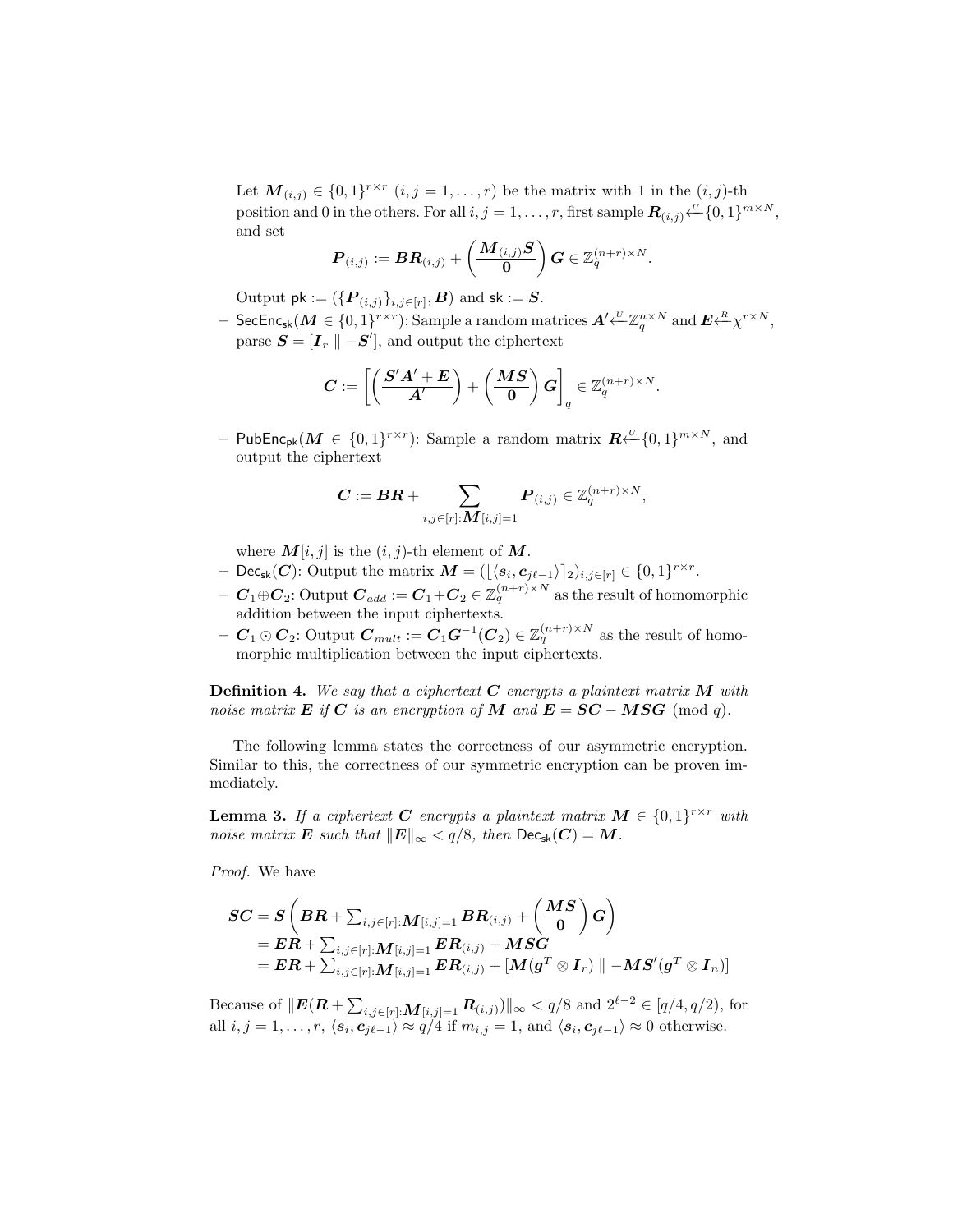Security of SecEnc directly holds from  $\text{DLWE}_{n,q,\chi}$ . For a matrix  $M \in \{0,1\}^{r \times r}$ , let  $f_{\boldsymbol{M}}$  be a function from  $\mathbb{Z}_q^{r\times (n+r)}$  to  $\mathbb{Z}_q^{(n+r)\times N}$  such that for a matrix  $\boldsymbol{S}\in$  $\mathbb{Z}_q^{r\times (n+r)},$ 

$$
f_{\boldsymbol{M}}(\boldsymbol{S})=\left(\frac{\boldsymbol{M}\boldsymbol{S}}{\boldsymbol{0}}\right)\boldsymbol{G}\in\mathbb{Z}_q^{(n+r)\times N}
$$

*.*

The security of PubEnc directly holds by  $\text{DLWE}_{n,q,\chi}$  and assuming our scheme circular secure with respect to  $f_{\mathbf{M}_{(i,j)}}$ .

<span id="page-10-1"></span>**Lemma 4.** Let  $B, M_{(i,j)}, R_{(i,j)}, P_{(i,j)}$   $(i,j = 1, \ldots, r)$  be the matrices gener*ated in* KeyGen, and  $\bf{R}$  *be the matrix generated in* PubEnc. For every  $i, j =$  $1, \ldots, r$ *, if our scheme is circular secure with respect to*  $f_{\mathbf{M}_{(i,j)}}$  and  $\textsf{DLWE}_{n,q,\chi}$ *holds, then the joint distribution*  $(B, BR_{(i,j)}, P_{(i,j)}, BR)$  *is computationally in*distinguishable from uniform over  $\mathbb{Z}_q^{(n+r)\times m} \times \mathbb{Z}_q^{(n+r)\times N} \times \mathbb{Z}_q^{(n+r)\times N} \times \mathbb{Z}_q^{(n+r)\times N}$ .

We need to estimate the noise growth by the evaluation of homomorphic matrix addition and multiplication. Similar to [[1\]](#page-15-0), we employ the properties of subgaussian random variables for tight analysis. We collect the results of the estimation in the following lemma.

**Lemma 5.** Let  $S \in \mathbb{Z}^{r \times (n+r)}$  be a secret key matrix. Let  $C_1 \in \mathbb{Z}_q^{(n+r) \times N}$ *and*  $C_2 \in \mathbb{Z}_q^{(n+r)\times N}$  *be ciphertexts that encrypt*  $M_1 \in \{0,1\}^{r\times r}$  *and*  $M_2 \in$  $\{0,1\}$ <sup>*r×r*</sup> *with noise matrices*  $E_1 \in \mathbb{Z}^{r \times N}$  *and*  $E_2 \in \mathbb{Z}^{r \times N}$ *, respectively. Let*  $e_{1,i}^T \in \mathbb{Z}^{1 \times N}$   $(i = 1, \ldots, r)$  be the *i*-th row vector of  $E_1$ . Let  $C_{add} := C_1 \oplus C_2$  $\sum_{m=1}^R C_m \odot C_2$ . Then, we have

<span id="page-10-0"></span>
$$
\begin{aligned} &\boldsymbol{SC}_{add} = \boldsymbol{E}_{add} + (\boldsymbol{M}_1 + \boldsymbol{M}_2) \boldsymbol{SG} \in \mathbb{Z}_q^{r \times N}, \\ &\boldsymbol{SC}_{mult} = \boldsymbol{E}_{mult} + (\boldsymbol{M}_1 \boldsymbol{M}_2) \boldsymbol{SG} \in \mathbb{Z}_q^{r \times N}, \end{aligned}
$$

*where*  $\mathbf{E}_{add} := \mathbf{E}_1 + \mathbf{E}_2$  and  $\mathbf{E}_{mult} := \mathbf{E} + \mathbf{M}_1 \mathbf{E}_2$ . In particular,  $\mathbf{E}$  has in the *i*<sup>*-th row the independent subgaussian entries with parameter*  $O(\|\mathbf{e}_{1,i}\|_2)$ *.</sup>* 

*Proof.* We can immediately prove the statements for  $C_{add}$ . For  $C_{mult}$ , we have

$$
\begin{aligned} SC_{mult} = SC_1G^{-1}(C_2) \\ = (E_1 + M_1SG)G^{-1}(C_2) \\ = E_1G^{-1}(C_2) + M_1E_2 + M_1M_2SG. \end{aligned}
$$

From the subgaussian properties and Lemma [2,](#page-6-0) we can see that the *i*-th row entries of  $E := E_1 G^{-1}(C_2)$  are independent subgaussian with parameter  $O(\|e_{1,i}\|_2)$ .

Similar to the original GSW scheme, our scheme also has the asymmetric noise growth property, and thereby computing a polynomial length chain of homomorphic multiplications incurs the noise growth by a multiplicative polynomial factor. For ease of analyzing our optimized bootstrapping procedure described in the next section, we set the following corollary immediately proven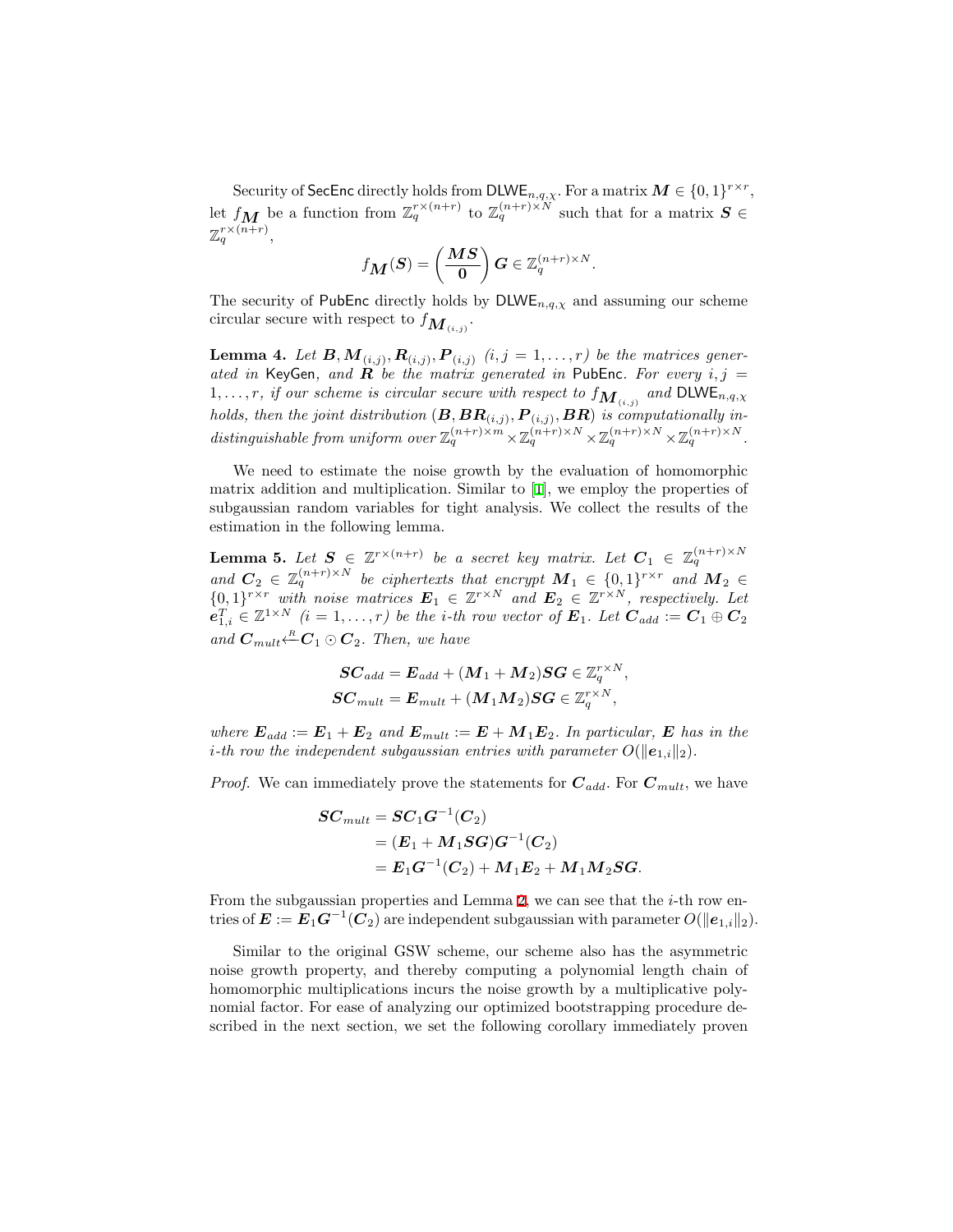from Lemma [5](#page-10-0) and the properties of subgaussian random variables. This corollary includes the fixed ciphertext  $G \in \mathbb{Z}^{(n+r)\times N}$  of the message  $I_r$  with noise **0**. This makes the noise in the output ciphertext subgaussian and independent from the noise in the input ciphertexts.

**Corollary 2.** For  $i = 1, ..., k$ , let  $C_i \in \mathbf{Z}^{(n+r)\times N}$  be a ciphertext that en*crypts a message matrix*  $M_i \in \{0,1\}^{r \times r}$  such that for a matrix  $E \in \mathbb{Z}^{r \times N}$ ,  $\|(M_i E)^T\|_2 \leq \|E^T\|_2$  *with noise matrix*  $E_i \in \mathbb{Z}^{r \times N}$ . Let

<span id="page-11-1"></span>
$$
C {\stackrel{k}{\leftarrow}} \bigodot_{i=1}^k C_i \odot G = C_1 \odot (C_2 \odot ( \cdots (C_{k-1} \odot (C_k \odot G))) \cdots ).
$$

*For*  $i = 1, \ldots, k$ *, let*  $e_i^T$  *be a row vector of*  $E_i$  *whose norm is equal to*  $||E_i^T||_2$ *,*  $and$   $e^T := [e_1^T \parallel e_2^T \parallel \cdots \parallel e_k^T] \in \mathbb{Z}^{1 \times kN}$ . Then the noise matrix of *C* has in *every row the independent subgaussian entries with parameter*  $O(\|\mathbf{e}\|_2)$ *.* 

*Proof.* The ciphertext *C* encrypts the message  $\prod_{i=1}^{k} M_i$  with noise  $E_1 X_1 +$  $\sum_{i=2}^{k} (\prod_{j=1}^{i-1} M_j) E_i X_i$ , where  $X_i$  is the matrix used in the evaluation of each *⊙*. By Lemma [5](#page-10-0), the elements of *E*1*X*<sup>1</sup> in every row are independent and subgaussian with parameter  $O(\|\mathbf{e}_1\|_2)$ . Since we have  $\|(M_i E)^T\|_2 \leq \|E^T\|_2$ ,  $(\prod_{j=1}^{i-1} M_j) E_i X_i$  has in its every row the independent subgaussian entries with parameter  $O(\|e_i\|_2)$ . By the Pythagorean additivity of subgaussian random variables,  $E_1 X_1 + \sum_{i=2}^k (\prod_{j=1}^{i-1} M_j) E_i X_i$  has in every row the independent subgaussian entries with parameter  $O(\|\mathbf{e}\|_2)$ .

# <span id="page-11-0"></span>**3.2 Relation to Packed FHE**

The matrix GSW-FHE above is a natural extension of packed FHE. Plaintext slots in packed FHE correspond to diagonal entries of plaintext matrices in the matrix GSW-FHE scheme. It is easy to see that we can correctly compute homomorphic slot-wise addition and multiplication. In applications of packed FHE such as in [\[16](#page-16-20)], we may want to permute plaintext slots. This can be achieved by multiplying the encryptions of a permutation and its inverse from left and right. Security and correctness of the following algorithms clearly holds from Lemmas [4](#page-10-1) and [5](#page-10-0).

 $-$  SwitchKeyGen $(\bm{S}, \sigma)$ : Given a secret key matrix  $\bm{S} \in \mathbb{Z}_q^{r \times (n+r)}$  and a permutation  $\sigma$ , let  $\Sigma \in \{0,1\}^{r \times r}$  be a matrix corresponding to  $\sigma$ , and generate

$$
W_{\sigma} \stackrel{R}{\leftarrow} \text{SecEnc}_{\mathbf{S}}(\Sigma),
$$
  

$$
W_{\sigma^{-1}} \stackrel{R}{\leftarrow} \text{SecEnc}_{\mathbf{S}}(\Sigma^T).
$$

Output the switch key  $\text{ssk}_{\sigma} := (\mathbf{W}_{\sigma}, \mathbf{W}_{\sigma^{-1}}).$ 

 $-$  SlotSwitch<sub>ssk $\sigma$ </sub> (*C*): Take as input a switch key  $\mathsf{ssk}_\sigma$  and a ciphertext  $C,$  output

$$
\pmb{C}_\sigma \coverset{\scriptscriptstyle R}{\leftarrow} \pmb{W}_\sigma \odot \left( \pmb{C} \odot \left( \pmb{W}_{\sigma^{-1}} \odot \pmb{G} \right) \right),
$$

where  $G \in \mathbb{Z}^{(n+r)\times N}$  is the fixed encryption of  $I_r$  with noise zero.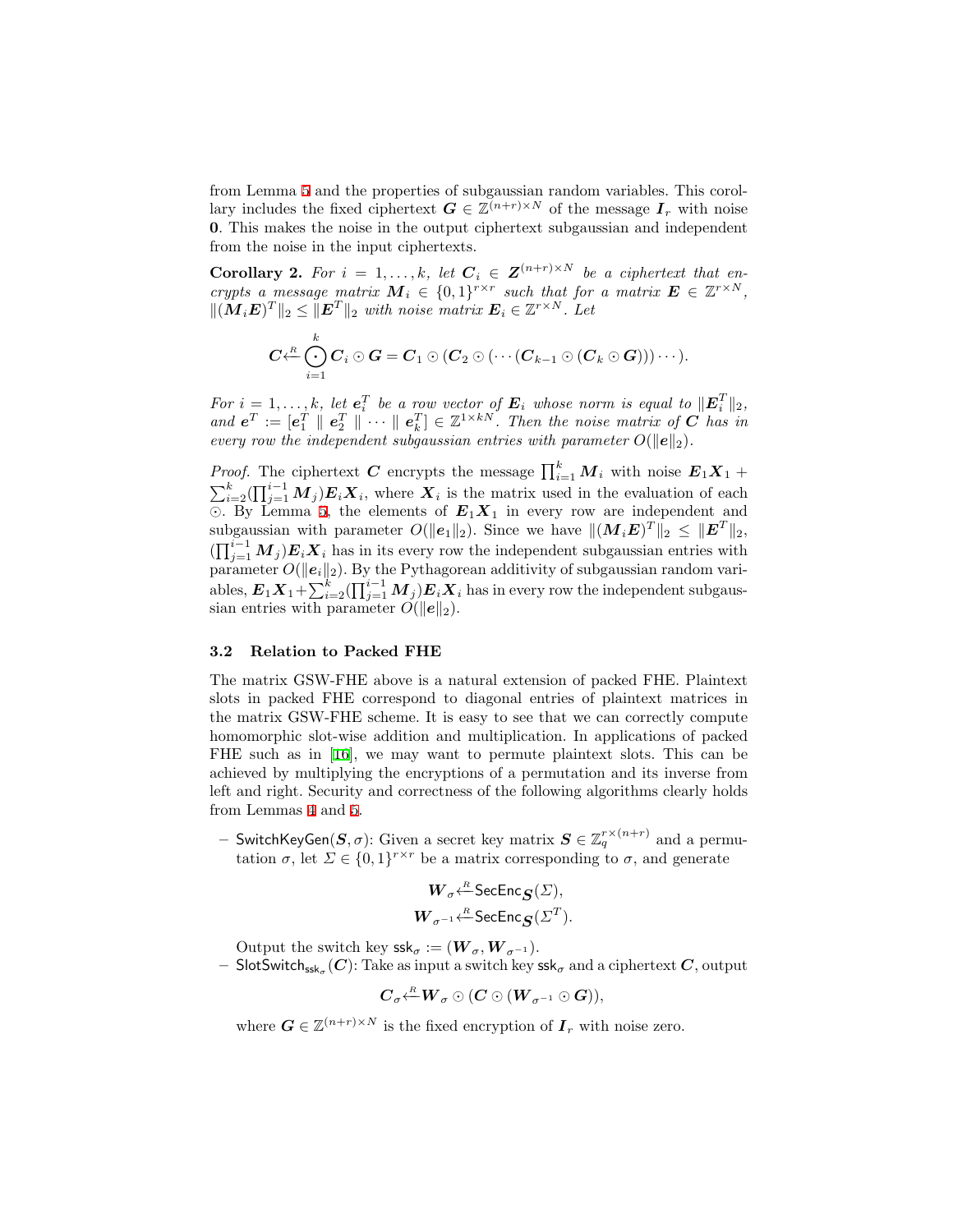One nice feature of our plaintext-slot switching is that it does not suffer from the inconvenience of the security as in [[4\]](#page-16-8): we do not have to use a larger modulus than the matrix GSW-FHE scheme. Brakerski et al. [\[4](#page-16-8)] made use of a larger modulus  $Q = 2^{\ell}q$  to suppress noise growth when switching decryption keys, so the security of the plaintext-slot switching in [[4\]](#page-16-8) must have related to *Q*. The larger modulus leads the larger modulus-to-noise ratio. To obtain the same security level as the SIMD scheme of [[4](#page-16-8)], it was required to select a larger dimension. As opposed to this, our plaintext-slot switching can use the same modulus as the matrix GSW-FHE scheme.

# <span id="page-12-0"></span>**4 Optimizing Bootstrapping**

We describe how to optimize the bootstrapping procedure of [[1\]](#page-15-0) by using our scheme. In Section[4.1,](#page-12-1) we present the optimized bootstrapping procedure outlined in Section [1.2,](#page-2-1) whose correctness and security are discussed in Section [4.2.](#page-14-0)

## <span id="page-12-1"></span>**4.1 Optimized Procedure**

Let *Q* be the modulus of the ciphertext to be refreshed. Using the dimensionmodulus reduction technique [[7,](#page-16-11)[9](#page-16-12)], we can publicly switch the modulus and the dimension to the arbitrary and possibly smaller ones  $q, d = \tilde{O}(\lambda)$ . Here, q has the form  $q := \prod_{i=1}^{t} r_i$ , where  $r_i$  are small and powers of distinct primes (and hence pairwise coprime). The following lemma allows us to choose a sufficiently large *q* that the correctness of the dimension-modulus reduction holds by letting it be the product of all maximal prime powers  $r_i$  bounded by  $O(\log \lambda)$ , and then there exists  $t = O(\log \lambda / \log \log \lambda)$ .

**Lemma 6 ( [[1\]](#page-15-0)).** For all  $x \geq 7$ , the product of all maximal prime powers  $r_i \leq x$ *is at least*  $\exp(3x/4)$ *.* 

By CRT,  $\mathbb{Z}_q^+$  is isomorphic to the direct product  $\mathbb{Z}_{r_1}^+ \times \cdots \times \mathbb{Z}_{r_t}^+$ . For all  $i \in [t], x \in \mathbb{Z}_{r_i}^+$  corresponds to a cyclic permutation that can be represented by a indicator vector with 1 in the *x*-th position. Let  $\phi_i : \mathbb{Z}_q \to \{0,1\}^r$  be the isomorphism of an element in  $\mathbb{Z}_q$  into the cyclic permutation that corresponds to an element in  $\mathbb{Z}_{r_i}$ , where  $r := \max_i \{r_i\}.$ 

Our optimized bootstrapping procedure consists of two algorithms, BootKeyGen and Bootstrap. The procedure can be used to refresh ciphertexts of all known standard LWE-based FHE. We achieve the input ciphertext  $c \in \{0,1\}^d$  for Bootstrap from the dimension-modulus reduction and bit-decomposition of the ciphertext to be bootstrapped, and let  $s \in \mathbb{Z}_q^d$  be a secret key that corresponds to *c*. This pre-processing is the same as that in [\[1](#page-15-0)], so see for further details.

**–** BootKeyGen(sk*, s*): given a secret key sk for our scheme and the secret key  $s \in \mathbb{Z}_q^d$  for ciphertexts to be refreshed, output a bootstrapping key. For every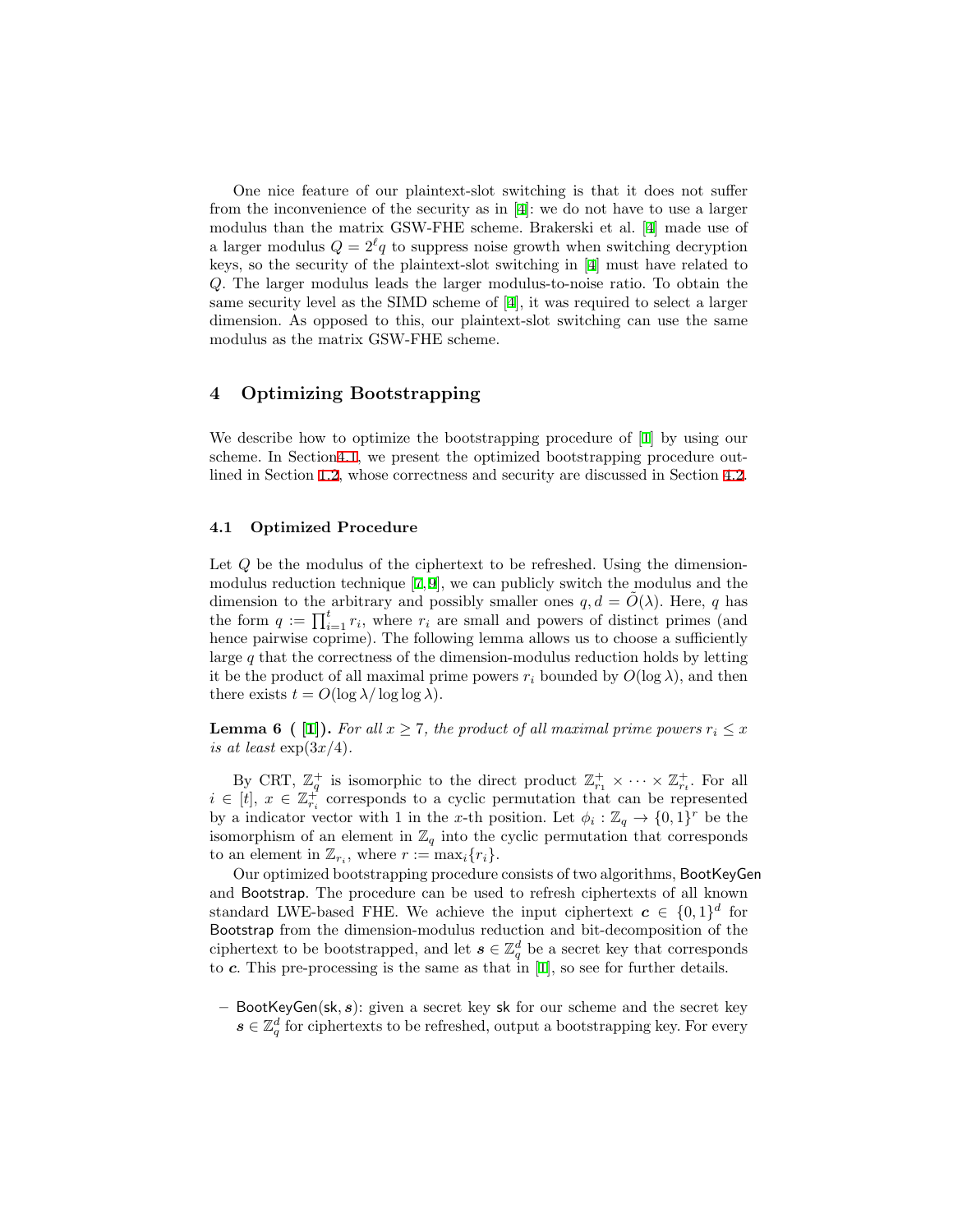$i \in [t]$  and  $j \in [d]$ , let  $\pi_{\phi_i(s_i)}$  be the permutation corresponding to  $\phi_i(s_j)$ , and compute

$$
\tau_{i,j} \stackrel{\ \ \mathcal{R}}{\leftarrow} \mathsf{SecEnc}_{\mathsf{sk}}(\mathsf{diag}(\phi_i(s_j))), \\ \mathsf{ssk}_{i,j} \stackrel{\ \ \mathcal{R}}{\leftarrow} \mathsf{SwitchKeyGen}(\mathsf{sk}, \pi_{\phi_i(s_j)}),
$$

where for a vector  $x \in \mathbb{Z}^r$ ,  $\text{diag}(x) \in \mathbb{Z}^{r \times r}$  is the square integer matrix that has x in its diagonal entries and 0 in the others. In addition, we generate hints to check the equality on packed indicator vectors. For every  $i \in [t]$ , and  $x \in \mathbb{Z}_q$  such that  $\lfloor x \rceil_2 = 1$ <sup>[4](#page-13-0)</sup>, generate

$$
\mathsf{ssk}_{\phi_i(x)} \hspace{-0.1cm} \leftarrow^R \hspace{-0.08cm} \mathsf{SwitchKeyGen}(\mathsf{sk}, \pi_{\phi_i(x)}),
$$

where  $\pi_{\phi_i(x)}$  is the cyclic permutation that maps the  $(x \mod r_i)$ -th row to the first row in the matrix. To mask the first plaintext slot, generate an encryption of  $(1,0,\ldots,0)$ :

$$
\boldsymbol{P}_{(1,0,\dots,0)} {\leftarrow^R} \mathsf{SecEnc}_{\mathsf{sk}}(\mathsf{diag}((1,0,\dots,0))).
$$

Output the bootstrapping key

$$
{\sf bk} := \{(\tau_{i,j},\mathsf{ssk}_{i,j}, \bm{P}_{(1,0,\dots,0)},\mathsf{ssk}_{\phi_i(x)})\}_{i \in [t], j \in [d], x \in \mathbb{Z}_q : \lfloor x \rceil_2 = 1}.
$$

− Bootstrap<sub>bk</sub>(*c*): Given a bootstrapping key bk and a ciphertext  $c \in \mathbb{Z}_q^d$ , output the refreshed ciphertext *C ∗* . The decryption of all FHE based on the standard LWE computes  $|\langle c, s \rangle|_2$ . The algorithm Bootstrap consists of two phases that evaluate the inner product and rounding.

**Inner Product**: For every  $i \in [t]$ , homomorphically compute an encryption of  $\phi_i(\langle c, s \rangle)$ . Let  $h := \min\{j \in [d] : c_j = 1\}$ . For  $i = 1, ..., t$ , set  $C_i^* := \tau_{i,h}$ , and iteratively compute

$$
\bm{C}_i^* {\stackrel{R}{\longleftarrow}} \mathsf{SlotSwitch}_{ssk_{i,j}}(\bm{C}_i^*)
$$

for  $j = h + 1, \ldots, d$  such that  $c_j = 1$ .

**Rounding**: For each  $x \in \mathbb{Z}_q$  such that  $\lfloor x \rfloor_2 = 1$ , homomorphically check the equality between *x* and  $\langle c, s \rangle$ , and sum their results. The refreshed ciphertext is comuted as:

<span id="page-13-1"></span>
$$
\boldsymbol{C}^* \stackrel{\text{R}}{\longleftarrow} \bigoplus_{x \in \mathbb{Z}_q \ : \ [x]_2 = 1} \left( \bigodot_{i \in [t]} \left( \text{SlotSwitch}_{\textsf{ssk}_{\phi_i(x)}}(\boldsymbol{C}_i^*) \right) \odot \boldsymbol{P}_{(1,0,\dots,0)} \right). \tag{1}
$$

The post-processing is almost the same as that in [\[1](#page-15-0)] except for the way to extract a matrix ciphertext. When finishing the bootstrapping procedure, we have a ciphertext *C ∗* that encrypts in the first slot the same plaintext as the ciphertext *c*. A vector ciphertext like [\[5](#page-16-2), [6,](#page-16-21) [8](#page-16-3)] can be obtained to just take the

<span id="page-13-0"></span><sup>&</sup>lt;sup>4</sup> Obviously, our procedure can work on not only the rounding function  $\lfloor \cdot \rfloor_2$  but also some arbitrary functions  $f : \mathbb{Z}_q \to \{0, 1\}.$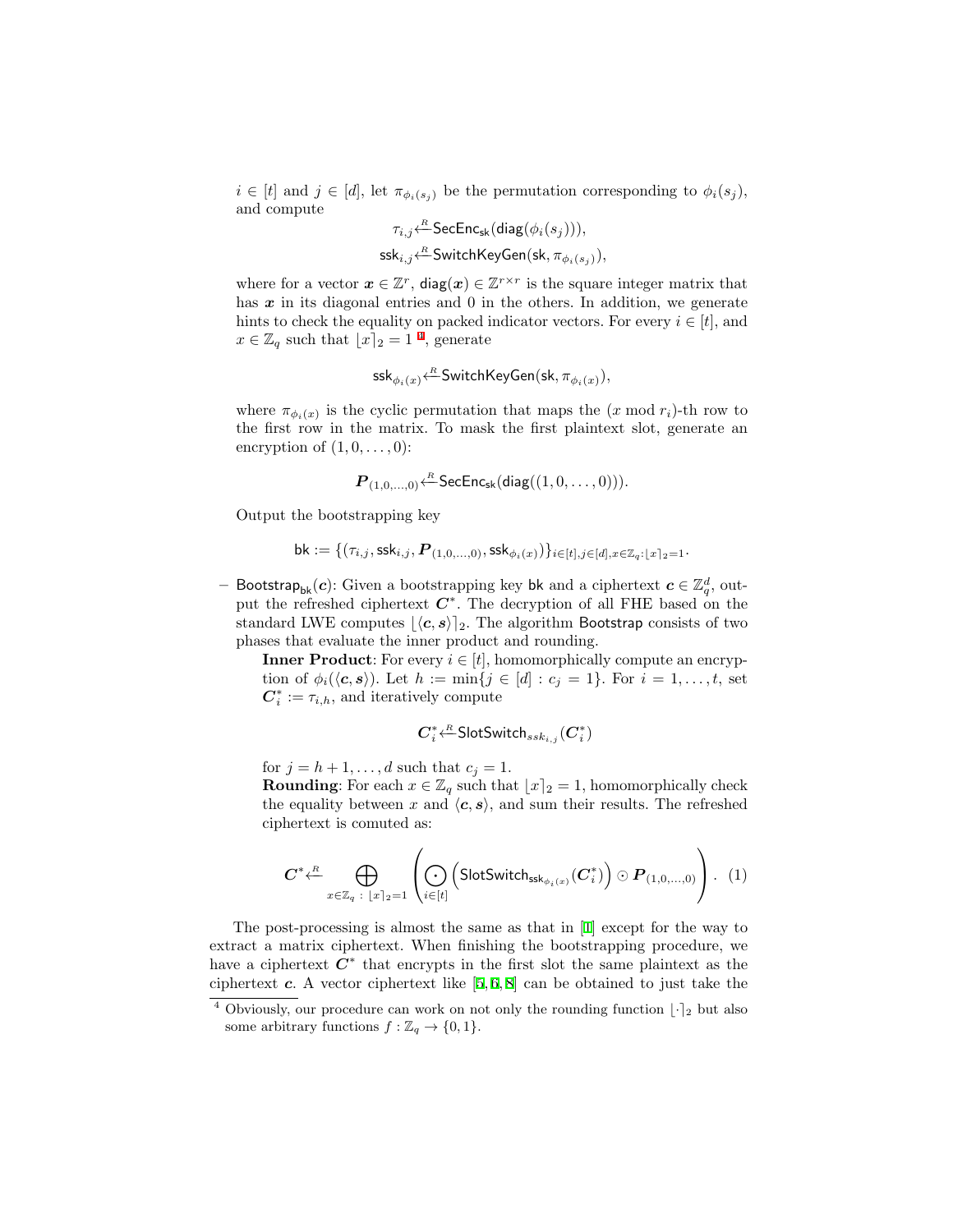*ℓ −* 1-th column vector of *C ∗* , and a matrix ciphertext like [\[17](#page-16-5)] can be obtained by removing from the second row to the *r*-th row and from the *l*+1-th column to *rl*-th column, and aggregating the remainders. We can utilize the key-switching procedure  $[5, 8]$  $[5, 8]$  $[5, 8]$  $[5, 8]$  for switching from  $s_1$  back to the original secret key *s*. This requires us to assume circular security.

Our bootstrapping procedure is more time- and space- efficient than that of [[1\]](#page-15-0). The procedure [\[1](#page-15-0)] encrypts every elements of the permutation matrices corresponding to the secret key elements, and homomorphically evaluates naive matrix multiplications to obtain encryptions of compositions of permutations. In our procedure, a permutation is encrypted in one ciphertext, and a composition is computed by two homomorphic multiplications. This makes our procedure time-efficient by roughly a  $O(\log^2 \lambda)$  factor, and space-efficient by a  $O(\log \lambda)$ factor.

## <span id="page-14-0"></span>**4.2 Correctness and Security**

From the security of our scheme, it is easy to see that our bootstrapping procedure can be secure by assuming the circular security and DLWE. Correctness holds as the following lemma.

**Lemma 7.** *Let* sk *be the secret key for our scheme. Let c and s be a ciphertext and secret key described in our bootstrapping procedure. Then, for*  $bk \stackrel{R}{\leftarrow} \text{BookKeyGen}(\textbf{sk}, s)$ , *the refreshed ciphertext*  $C^* \stackrel{R}{\leftarrow}$  Bootstrap<sub>bk</sub> $(c)$  *encrypts*  $\lfloor \langle s, c \rangle \rfloor_2 \in \{0, 1\}$  *in the first slot.*

*Proof.* From Lemma [5](#page-10-0) and group homomorphism of  $\phi_i$ ,  $C_i^*$  encrypts  $\phi_i([\langle s, c \rangle]_q)$ .  $\text{Since } \mathbb{Z}_q \text{ is isomorphic to } \mathbb{Z}_{r_1} \times \cdots \times \mathbb{Z}_{r_t} \text{ by } \text{CRT}, \bigodot_{i \in [t]}(\textsf{SlotSwitch}_{\textsf{ssk}_{\phi_i(x)}}(\bm{C}_i^*))$  $P_{(1,0,...,0)}$  encrypts 1 in the first slot if and only if  $x = \langle s, c \rangle \text{ mod } q$ . Finally,  $C^*$ encrypts 1 if and only if  $\lfloor \langle s, c \rangle \rfloor_2 = 1$ .

Here, we let *s* be the Gaussian parameter. Recall that *n* is the LWE dimension, *r* is the number of encrypted bits,  $\ell = \lceil \log Q \rceil$ ,  $N = (n + r) \cdot \ell$ ,  $t = O(\log \lambda / \log \log \lambda)$ ,  $d = O(\lambda)$  and  $q = O(\lambda)$ . We estimate the noise growth by our optimized bootstrapping procedure.

<span id="page-14-1"></span>**Lemma 8.** For any ciphertext  $c \in \{0,1\}^d$  described in our bootstrapping pro*cedure, the noise in the refreshed ciphertext*  $C^* \xleftarrow{R}$ Bootstrap<sub>bk</sub> $(c)$  *has independentity*, the noise in the refreshed ciphertext  $C \leftarrow$ BOOtstrap<sub>bk</sub>(*c*) has independent subgaussian entries with parameter  $O(s\sqrt{nldtq})$ , except with probability 2 *<sup>−</sup>Ω*((*n*+*r*)*ldt*) *over the random choice of* bk *and* Bootstrap*.*

*Proof.* Since the parenthesized part before the additions in Eq. [\(1](#page-13-1)) can be broken down into a sequence of *O*(*dt*) homomorphic multiplications, Corollary [2](#page-11-1) and *√* Lemma [1](#page-6-1) tell us that the term has subgaussian noise with parameter  $O(s\sqrt{N}dt)$ , except with probability 2*−Ω*(*Ndt*) . From the Pythagorean additivity of subgaussian random variables and  $N = (n+r) \cdot \ell$ , the noise in  $C^*$  are subgaussian with parameter  $O(s\sqrt{(n+r)\ell dtq})$ , and so  $O(s\sqrt{n\ell dtq})$  by the fact  $n > r$ .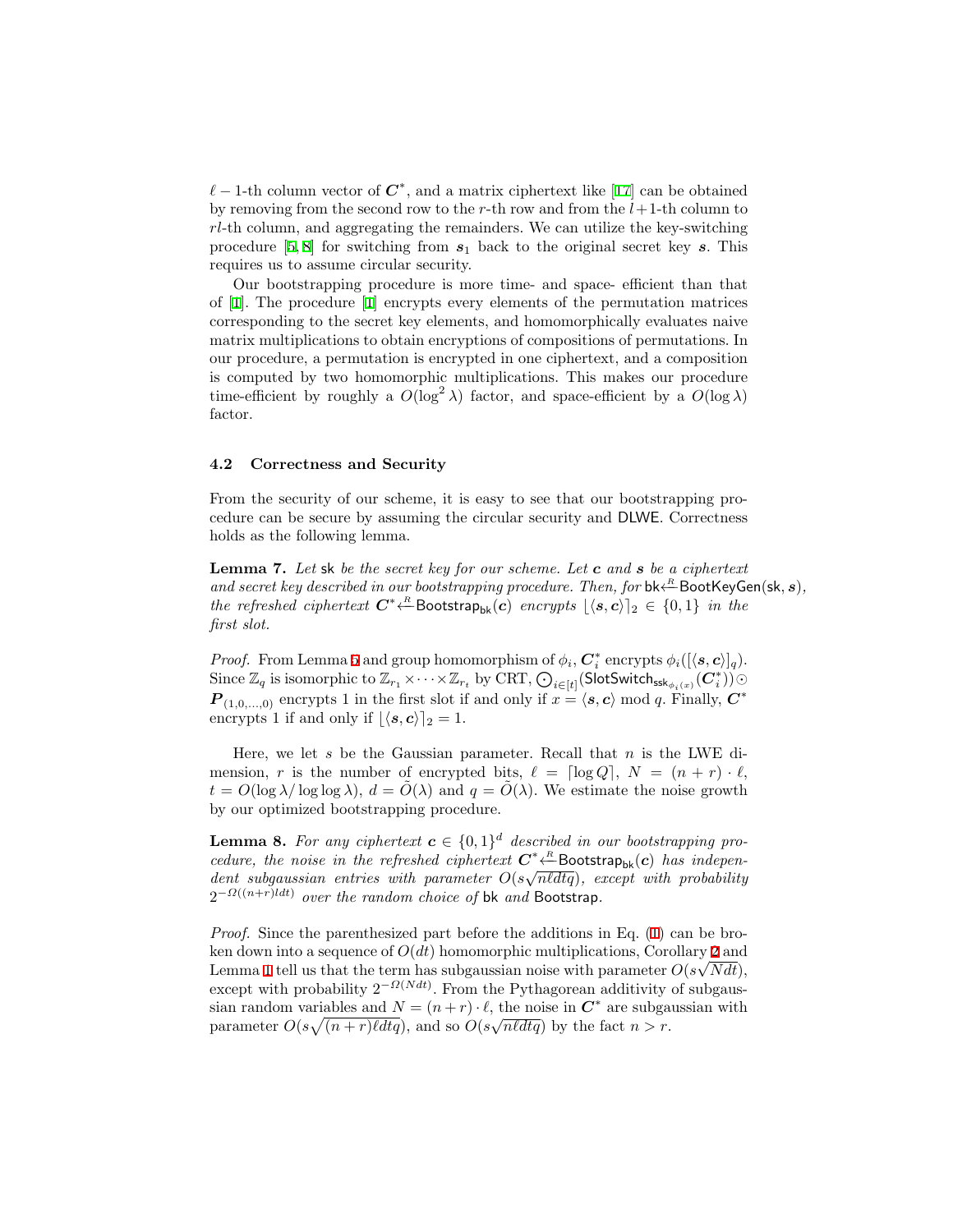From the above lemma, we can see that our procedure refreshes ciphertexts *√* with error growth by the  $O(\sqrt{n l dt q})$  factor. Our scheme can evaluate its augmented decryption circuit by choosing a larger modulus than the final noise, and thus be pure FHE by the Gentry's bootstrapping theorem (Theorem [2\)](#page-8-2) and the circular security assumption.

**Theorem 3.** *Our optimized bootstrapping scheme can be correct and secure assuming*

 $-$  *the quantum worst-case hardness of approximating <code>GapSVP</code>*  $_{\tilde{O}(n^{1.5}\lambda)}$  *and <code>SIVP</code>*  $_{\tilde{O}(n^{1.5}\lambda)}$  $-$  *or the classical worst-case hardness of approximating* GapSVP $\tilde{O}(n^2\lambda)$ 

*on any n dimensional lattice.*

*Proof.* By Lemma [1](#page-6-2), to rely on the quantum worst-case hardness, we choose  $s =$ *P too]*. By Lemma 1, to fely on the quantum worst-case hardness, we choose  $s = \Theta(\sqrt{n})$ . From Lemma [8](#page-14-1), for correctness we only have to select  $Q = \tilde{\Omega}(n\lambda \log Q)$ , which satisfies  $Q = \tilde{O}(n\lambda)$ . Since the LWE inverse error rate is  $1/\alpha = Q/s$ which satisfies  $Q = O(n\lambda)$ . Since the LWE liverse error rate is  $1/\alpha = Q/8 = \tilde{O}(\sqrt{n}\lambda)$ , the security of our bootstrapping scheme is reduced to **GapSVP**  $\tilde{O}(n^{1.5}\lambda)$ and  $\textsf{SIVP}_{\tilde{O}(n^{1.5}\lambda)}$ .

In the case of reducing to the classical hardness of the lattice problem, since 1/ $\alpha = \tilde{\Omega}(\lambda \sqrt{n \log Q})$  and we must take  $Q ≈ 2^{n/2}$ , the LWE inverse error rate satisfies  $1/\alpha = \tilde{\Omega}(\lambda \cdot n)$ . Therefore, the security of our optimized bootstrapping scheme is reduced to the classical hardness of  $\mathsf{GapSVP}_{\tilde{O}(n^2\lambda)}$ .

Since all known algorithms that approximate GapSVP and SIVP on any *n* dimensional lattices to within a poly $(n)$ -factor run in time  $2^{\Omega(n)}$ , the  $2^{\lambda}$  hardness requires us to choose  $n = \Theta(\lambda)$ . This makes the problems to which the security is reduced in the quantum case have the approximation factor  $\tilde{O}(n^{2.5})$ , which is smaller than  $\tilde{O}(n^3)$ , the one of [[1\]](#page-15-0)'s bootstrapping scheme. In the classical case, the LWE inverse error rate is  $1/\alpha = \tilde{\Omega}(n^2)$  and hence our approximation factor is  $\tilde{O}(n^3)$ . Furthermore, by selecting a larger dimension  $n = \lambda^{1/\epsilon}$  for  $\epsilon > 0$  (so at the cost of efficiency), the approximation factor can be  $\tilde{O}(n^{1.5+\epsilon})$ , which is comparable to the one of [[9\]](#page-16-12) and so the best known factor of standard latticebased PKE. Consequently, our optimized bootstrapping scheme can be as secure as any other standard lattice-based PKE *without* successive dimension-modulus reduction, which is essential in all the known bootstrapping procedures  $[1, 9]$  $[1, 9]$  $[1, 9]$  $[1, 9]$ provided recently.

## **References**

- <span id="page-15-0"></span>1. Jacob Alperin-Sheriff and Chris Peikert. Faster Bootstrapping with Polynomial Error. In *CRYPTO*, pages 297-314, 2014.
- <span id="page-15-1"></span>2. David A. Mix Barrington. Bounded-Width Polynomial-Size Branching Programs Recognize Exactly Those Launguages in NC<sup>1</sup> . In *STOC*, pages 1-5, 1986.
- <span id="page-15-2"></span>3. Boaz Barak. Cryptography course - Lecture Notes, COS 433. Princeton University, Computer Science Department, 2010. Available at [http://www.cs.princeton.](http://www.cs.princeton.edu/ courses/archive/spring10/cos433) [edu/courses/archive/spring10/cos433](http://www.cs.princeton.edu/ courses/archive/spring10/cos433).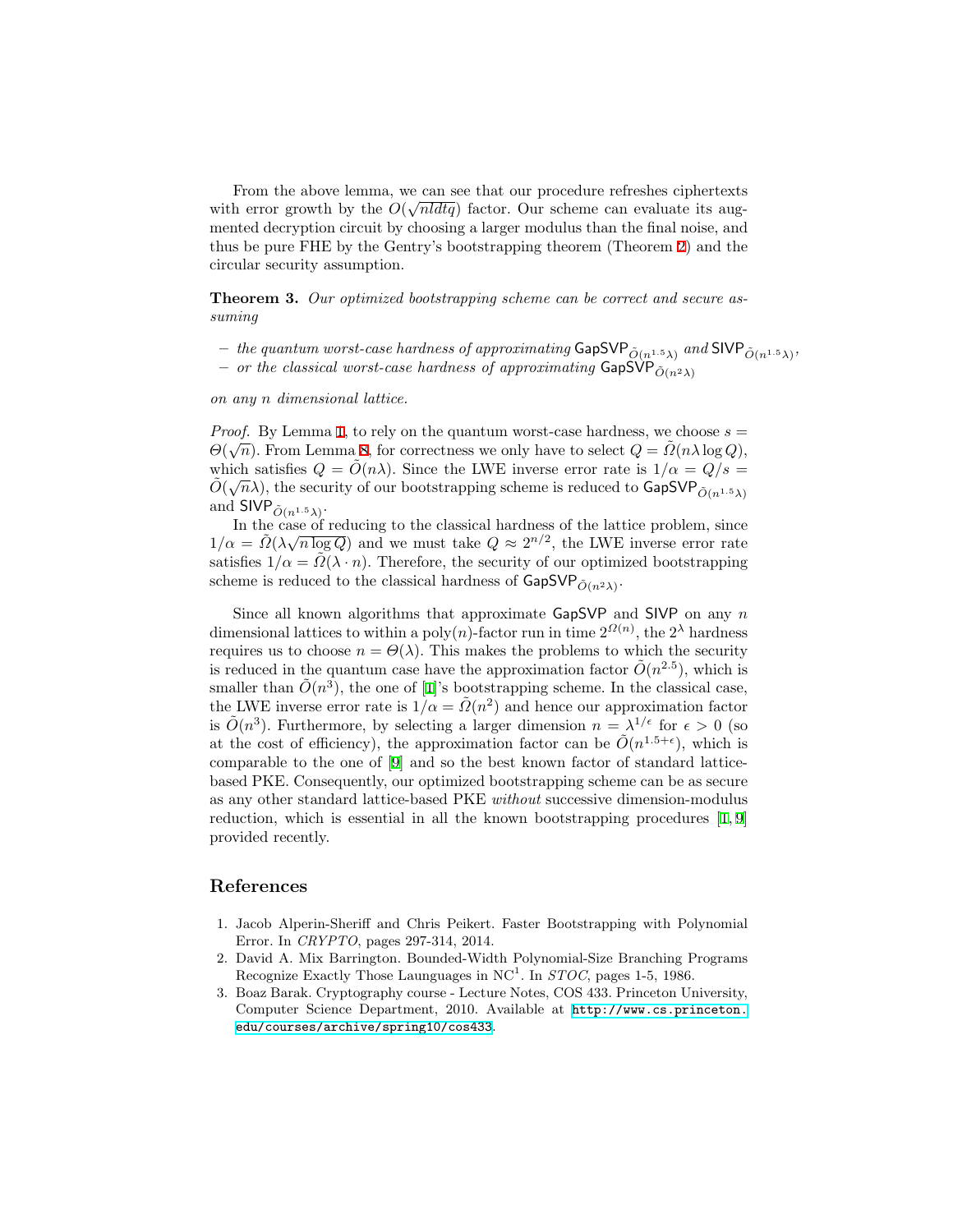- <span id="page-16-8"></span>4. Zvika Brakerski, Craig Gentry, and Shai Halevi. Packed Ciphertexts in LWE-based Homomorphic Encryption. In *PKC*, pages 1-13, 2013.
- <span id="page-16-2"></span>5. Zvika Brakerski, Craig Gentry, and Vinod Vaikuntanathan. (leveled) Fully Homomorphic Encryption without Bootstrapping. In *ITCS*, pages 309-325, 2012.
- <span id="page-16-21"></span>6. Zvika Brakerski. Fully Homomorphic Encryption without Modulus Switching from Classical GapSVP. In *CRYPTO*, pages 868-886, 2012.
- <span id="page-16-11"></span>7. Zvika Brakerski and Vinod Vaikuntanathan. Efficient Fully Homomorphic Encryption from (Standard) LWE. In *FOCS*, pages 97-106, 2011.
- <span id="page-16-3"></span>8. Zvika Brakerski and Vinod Vaikuntanathan. Fully Homomorphic Encryption from Ring-LWE and Security for Key Depedent Messages. In *CRYPTO*, pages 505-524, 2011.
- <span id="page-16-12"></span>9. Zvika Brakerski and Vinod Vaikuntanathan. Lattice-Based FHE as Secure as PKE. In *ITCS*, pages 1-12, 2014.
- <span id="page-16-14"></span>10. Jean-Sébastian Coron, Tancrède Lepoint, and Mehdi Tibouchi. Practical Multilinear Maps over the Integers. In *CRYPTO*, pages 476-493, 2013.
- <span id="page-16-4"></span>11. Marten van Dijk, Craig Gentry, Shai Halevi, and Vinod Vaikuntanathan. Fully Homomorphic Encryption over the Integers. In *EUROCRYPT*, pages 24-43, 2010.
- <span id="page-16-0"></span>12. Craig Gentry. A FULLY HOMOMORPHIC ENCRYPTION SCHEME. PhD thesis, Stanford University, 2009. Available at <http://crypto.stanford.edu/craig>.
- <span id="page-16-1"></span>13. Craig Gentry. Fully Homomorphic Encryption using Ideal Lattices. In STOC, pages 169-178, 2009.
- <span id="page-16-15"></span>14. Sanjam Garg, Craig Gentry, and Shai Halevi. Candidate Multilinear Maps from Ideal Lattices. In *EUROCRYPT*, pages 1-17, 2013.
- <span id="page-16-16"></span>15. Craig Gentry, Sergey Gorbunov, and Shai Halevi. Graph-Induced Multilinear Maps from Lattices. *IACR Cryptology ePrint Archive*, 2014:645, 2014.
- <span id="page-16-20"></span>16. Craig Gentry, Shai Halevi, and Nigel P. Smart. Better Bootstrapping in Fully Homomorphic Encryption. In *PKC*, pages 1-16, 2012.
- <span id="page-16-5"></span>17. Craig Gentry, Amit Sahai, and Brent Waters. Homomorphic Encryption from Learning with Errors: Conceptually-Simpler, Asymptotically-Faster, Attribute-Based. In *CRYPTO*, pages 75-92, 2013.
- <span id="page-16-6"></span>18. Adriana López-Alt, Eran Tromer, and Vinod Vaikuntanathan. On-the-Fly Multiparty Computation on the Cloud via Multikey Fully Homomorphic Encryption. In *STOC*, pages 1219-1234, 2012.
- <span id="page-16-17"></span>19. Daniele Micciancio and Petros Mol. Pseudorandom Knapsacks and the Sample Complexity of LWE Search-to-Decision Reductions. In *CRYPTO*, pages 465-484, 2011.
- <span id="page-16-19"></span>20. Daniele Micciancio and Chris Peikert. Trapdoors for Lattices: Simpler, Tighter, Faster, Smaller. In *EUROCRYPT*, pages 700-718, 2012.
- <span id="page-16-18"></span>21. Chris Peikert. Public-Key Cryptosystems from the Worst-Case Shortest Vector Problem. In *STOC*, pages 333-342, 2009.
- <span id="page-16-9"></span>22. Chris Peikert, Vinod Vaikuntanathan, and Brent Waters. A Framework for Efficient and Composable Oblivious Transfer. In *CRYPTO*, pages 554-571, 2008.
- <span id="page-16-10"></span>23. Oded Regev. On Lattices, Learning with Errors, Random Linear Codes, and Cryptography. In *STOC*, pages 84-93, 2005.
- <span id="page-16-13"></span>24. Ron Rothblum. Homomorphic Encryption: from Private-Key to Public-Key. In *TCC*, pages 219-234, 2011.
- <span id="page-16-7"></span>25. Nigel P. Smart and Frederik Vercauteren. Fully Homomorphic Encryption with Relatively Small Key and Ciphertext Sizes. In *PKC*, pages 420-443, 2010.